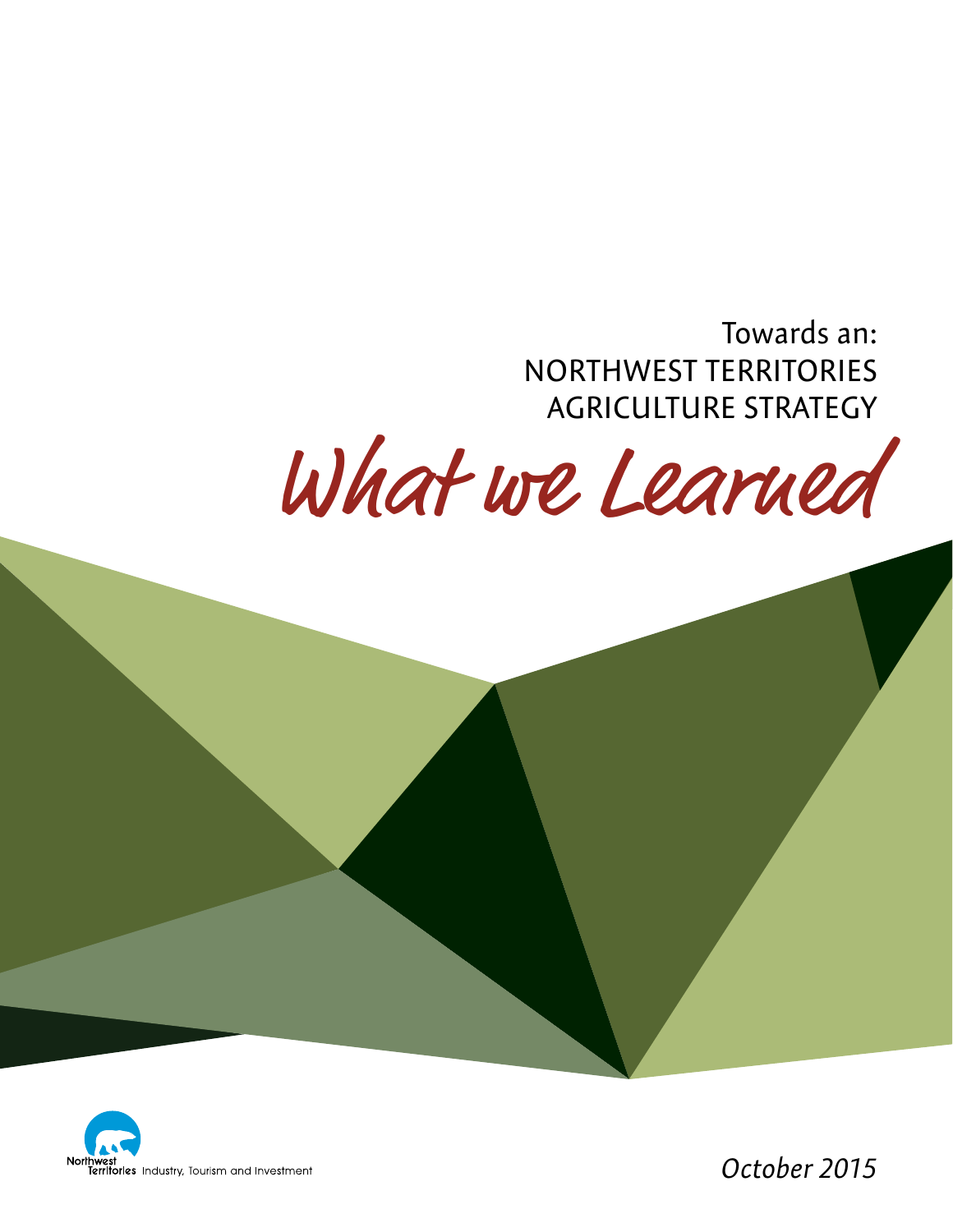

Towards an: NORTHWEST TERRITORIES AGRICULTURE STRATEGY

What we Learned

*October 2015*

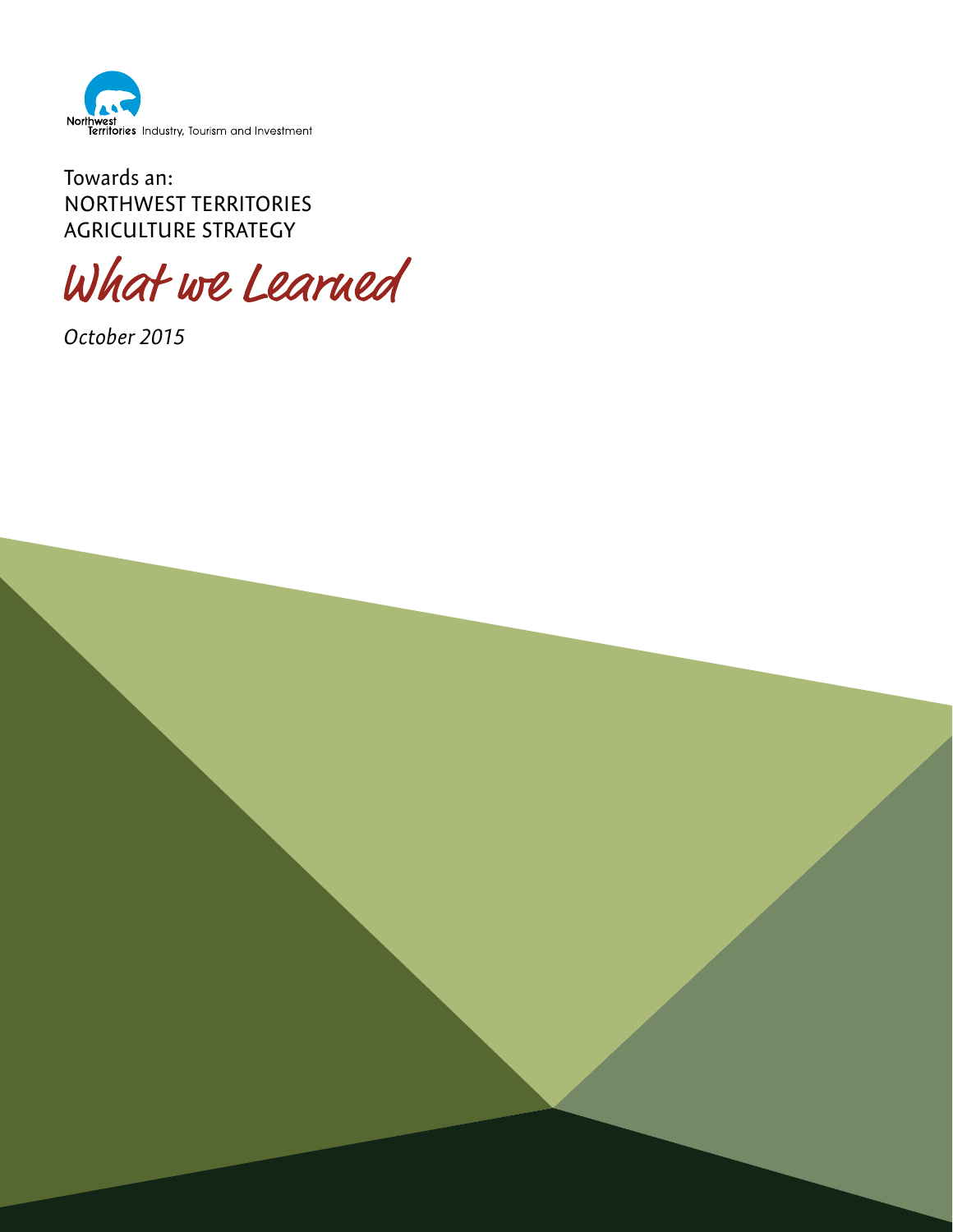Table of Contents

| Introduction and Project Mandate 2 |  |
|------------------------------------|--|
| State of Food Production           |  |
|                                    |  |
|                                    |  |
|                                    |  |
|                                    |  |
|                                    |  |
|                                    |  |
| Categories of production  10       |  |
|                                    |  |
|                                    |  |
|                                    |  |

| Appendix   Regional Input Received  15 |  |
|----------------------------------------|--|
| Beaufort Delta Region 16               |  |
|                                        |  |
|                                        |  |
|                                        |  |
|                                        |  |
|                                        |  |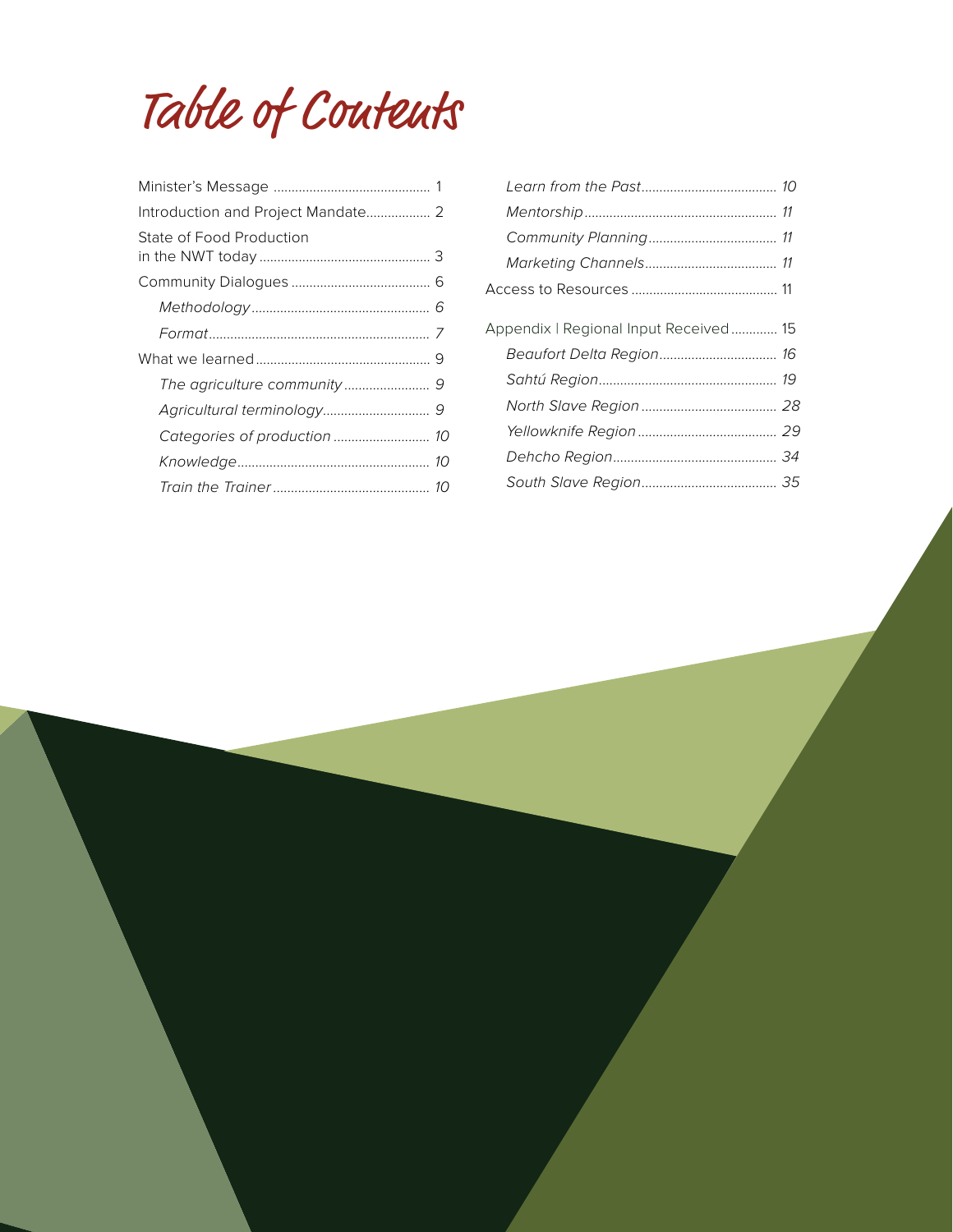# Minister's Message

The Northwest Territories (NWT) has a long, sometimes colourful, history in agriculture development.

It is a sector that has grown significantly in the last decade and now ranges from small community gardens to commercial greenhouses; and from regulated egg production to the harvesting of "wild" edibles.

With the installation of greenhouses in communities on the Beaufort Sea, we now have a food production sector stretching the length and breadth of our Territory.



The NWT Economic Opportunities Strategy (EOS) recognized this potential and identified the Northwest Territories (NWT) agricultural sector as one in which investment, economic growth, employment and income opportunities for NWT residents all exist.

With our Territory's long standing history of farmed and traditional food production; thanks to the investments and hard work of dedicated producers in all communities - and with the support of our partners, including the federal government, we are ready to formalize a strategy that will:

- Increase the availability of locally grown and produced food;
- Offer northerners a more diverse food basket;
- Lessen the cost of food which will impact positively on the cost of living;
- Create opportunities to diversify the economy of many small communities; and
- Contribute to the sustainability of our communities.

In the summer of 2015 the Department of Industry, Tourism and Investment (ITI) advanced a process of community engagements and visits to inform the development of a formal strategy to build the NWT's agriculture sector in the interest of realizing sustainable long term benefits for NWT residents.

The result, the "What We Learned" report, will form the foundation of this Strategy.

 $>5.72$ 

The Honourable David Ramsay Minister of Industry, Tourism and Investment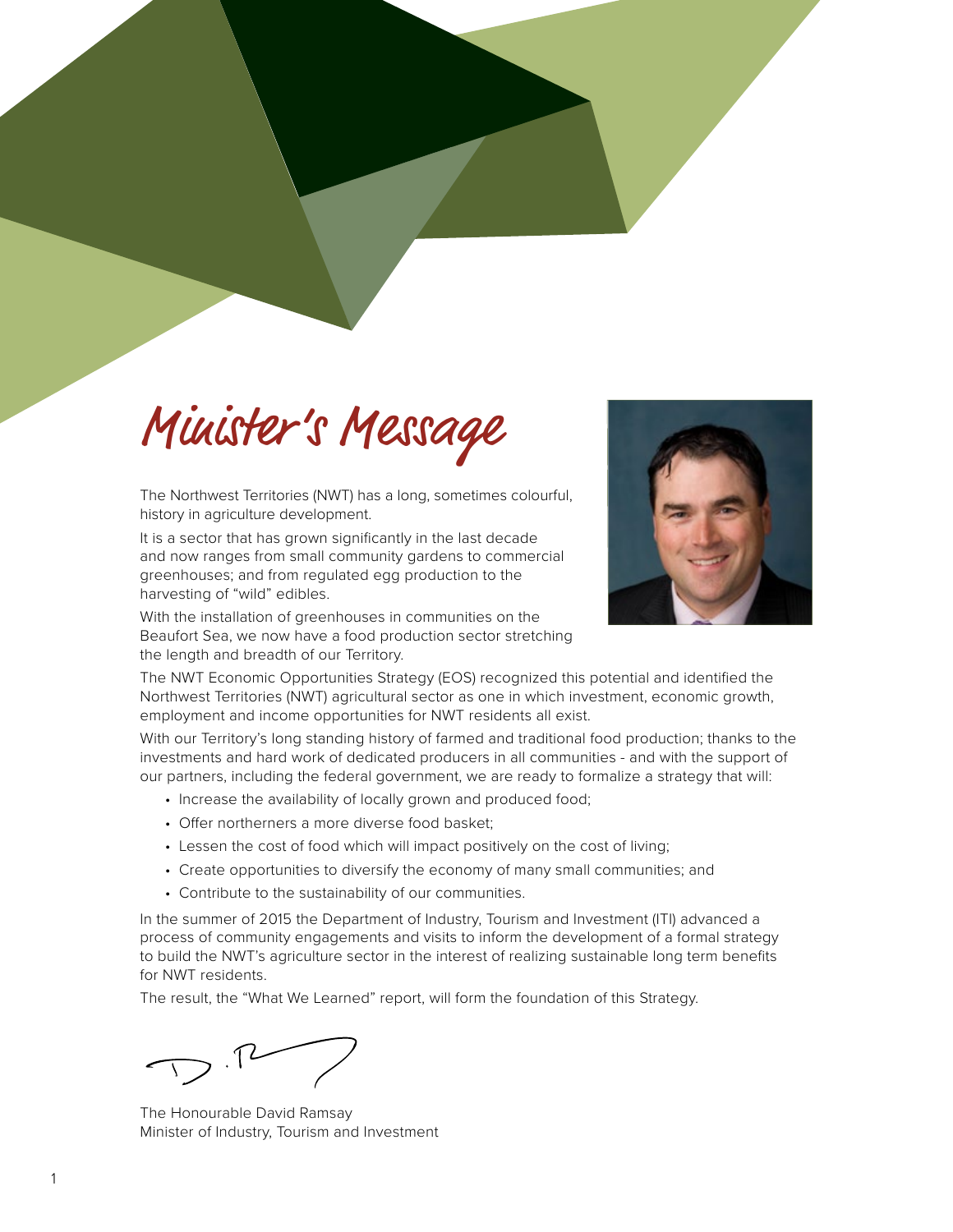Introduction and Project Mandate

The Dene and Inuvialuit people of Northwest Territories (NWT) have long harvested their own food, medicines and supplies from oceans, lakes, rivers and lands. Traditional foods remain a significant element in the diet of many northerners today and Aboriginal and non-Aboriginal residents alike take advantage of the plentiful and accessible bounties offered by the territory's lands and waters.

Farming itself, though not a traditional practice, was introduced by the fur-traders and missionaries in established camps, trading posts, schools and churches. Old newspapers, photos and film reels tell stories of market farms selling dairy and produce (such as cabbages and potatoes) from Fort Smith to Aklavik. In 1947, an experimental farm was opened in Fort Simpson.

These early agricultural initiatives continued throughout much of the twentieth century as the NWT remained relatively isolated and the high cost of food, and an inability to attain fresh produce and dairy, provided the incentive for local food production.

As roads were built and better maintained and as air travel became increasingly prevalent, southern foods, including perishables, became more easily and cheaply imported, creating competition for market producers and causing a decline in the local sector.

Agriculture, nevertheless, has persisted and in the 2013 NWT Economic Opportunities Strategy (EOS) was identified as one of NWT's emerging economic sectors. The EOS included five recommended actions to increase economic opportunities for the agriculture sector in the NWT. Foremost among them was the creation of a definitive strategy and policy instruments to guide government investment, support business opportunities and anticipated economic growth.

The community input and public engagement represented in this document is the first step.

# **Agriculture is a small but emerging sector of the economy.**

Motivated by high food costs, positive contributions to lifestyles, local product diversity, and increased awareness of nutritional values, participation in local food production is increasing in most, if not all, communities in the NWT. Ranging from small community gardens to commercial greenhouses, regulated egg production and harvesting of "wild" edibles, the local food production sector has grown dramatically over the past decade. The agricultural sector generates approximately \$8-10 million in income per annum in the NWT.

**-** *NWT Economic Opportunities Strategy*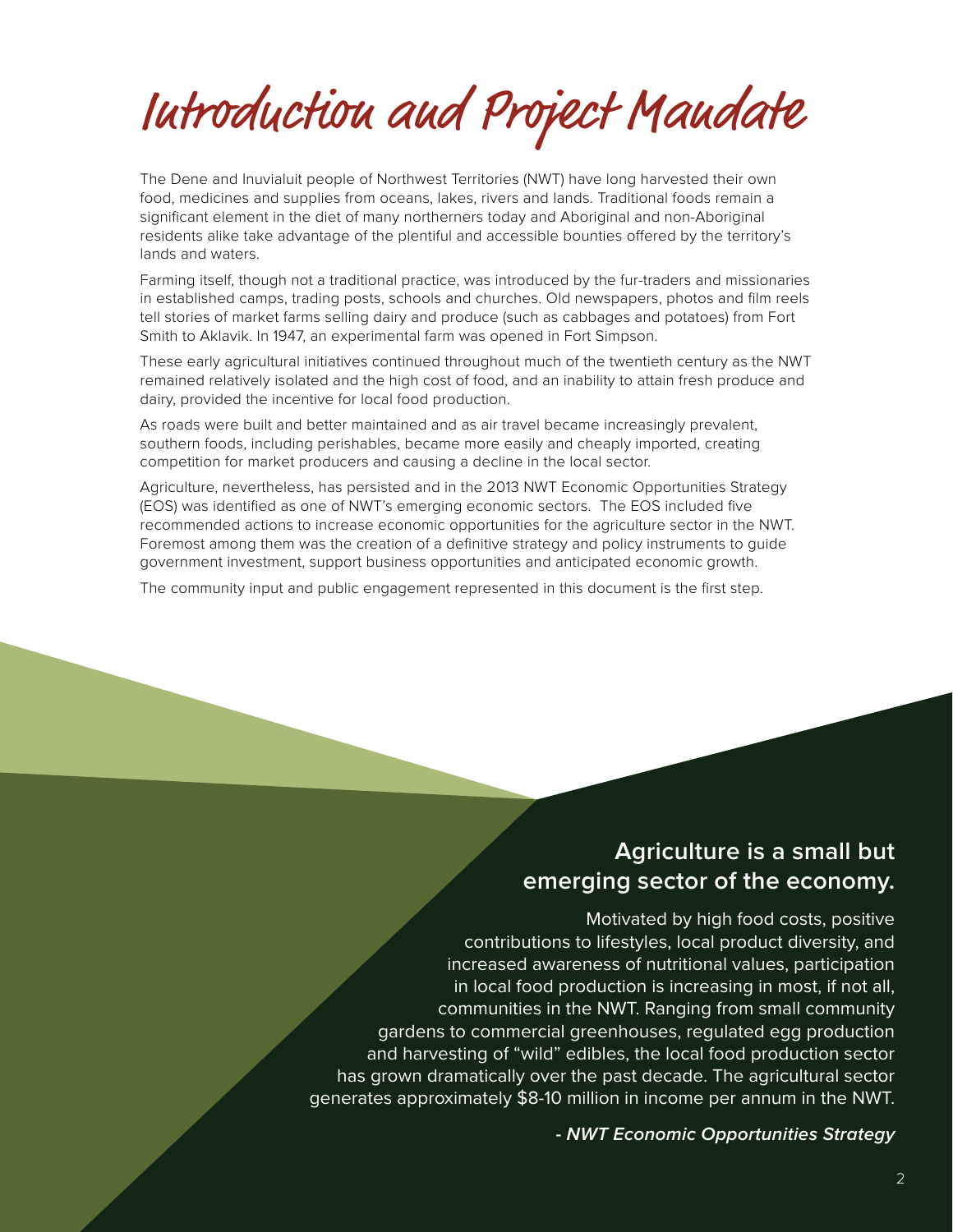# State of Food Production in the NWT today

Agriculture is celebrating a resurgence in the NWT and its potential as a growth sector increasingly realized.

Agricultural production in the NWT began as the pursuit of a few individuals to grow food using skills that they had brought with them, or skills developed and borne out of necessity. Its resurgence, however, has been supported by organizations and government - and championed by individuals passionate about food production.

A number of organizations and programs have helped to create spaces for individuals and communities to learn farming practices while creating increased opportunities to access essential infrastructure for industry growth, including land, start-up equipment and technical expertise.

The Territorial Farmers Association (TFA), for example, has been pivotal in implementing a number of initiatives focused on building and growing the NWT's agricultural sector. Other organizations have acquired project funding from federal and territorial governments for varying individual initiatives. Funding and in-kind resource support has also been forthcoming from municipal governments and band councils.

Measuring the size of this sector is challenging. Without a doubt, the size of the sector has grown significantly over the past decades, but statistics collected to date only capture a portion of the current scope of territorial food production. This is partially due to the fact that food production activities, for many of the individuals engaged in it, forms only a small part of a family's sustenance and an even smaller portion of their cash income. Information gathered in statistical data-capture activities does not adequately reflect the growing size of the sector. For example, only twenty-nine NWT farms were reported to Statistics Canada during the 2011 Census. Of those, fourteen indicated that they plant crops, seven produce fruits, and five grew vegetables.

In a recent survey conducted by Ecology North and the TFA (2014), ninety-six responses were received from a variety of commercial agriculture and community / market gardeners. Respondents were from fifteen communities throughout NWT. The number of individuals identifying themselves as "farmers" was still surprisingly small – only one respondent identified as a full time farmer, nine as part-time farmers supplementing their living with farming and four characterized themselves as hobby farmers who "sell some products but do it for fun more than money."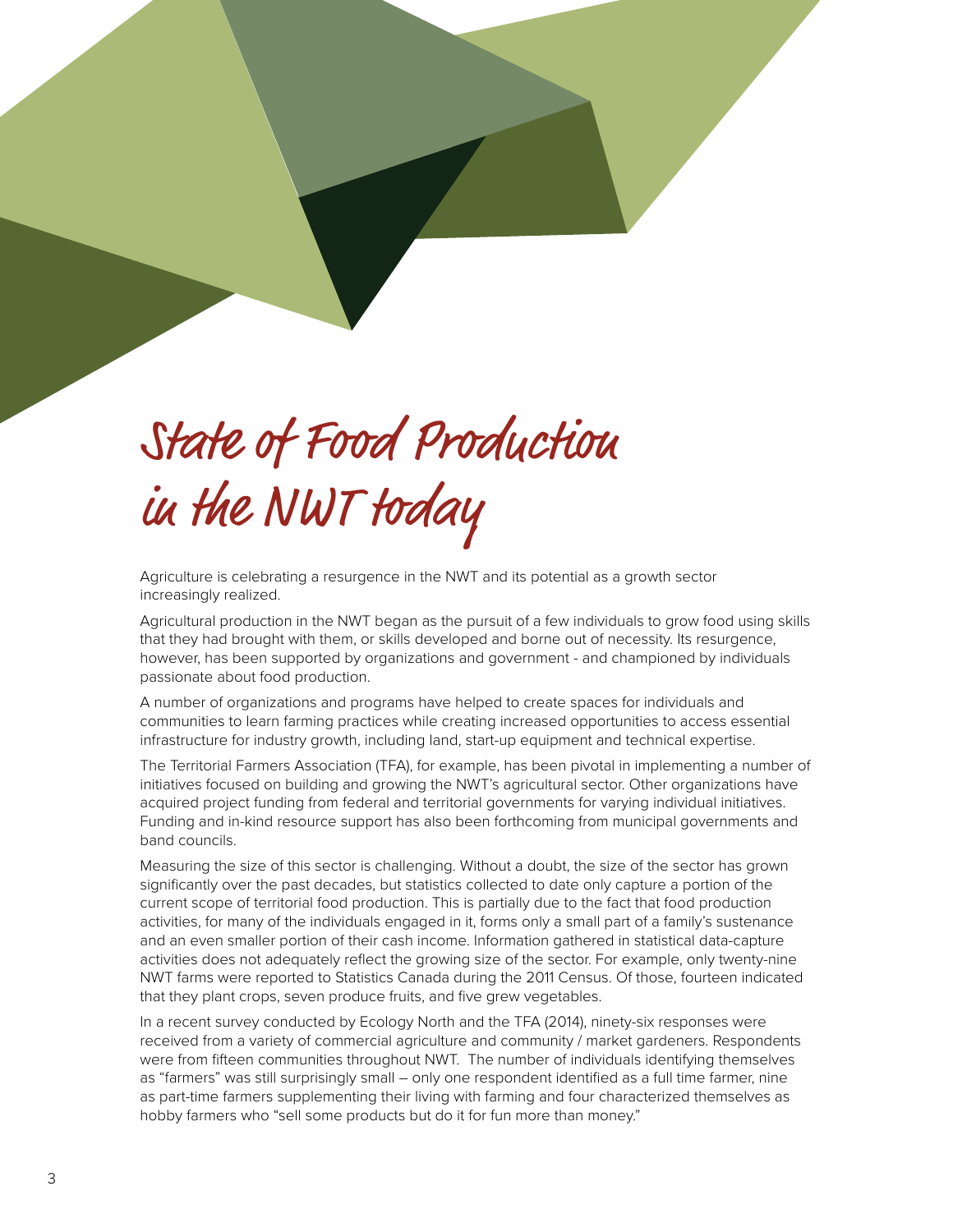From projects undertaken in recent years, it is apparent that a significant number of NWT residents are producing food either as part of a community initiative or for their own family's consumption. This element of the food production sector is essential to building a critical mass of individuals interested in growing the scope of their operations or the scope of the sector. However, it is also one that is difficult to capture in terms of hard statistics or economic impact.

## **Commercial agriculture and large-scale production**

Egg farming is NWT's largest source of agricultural revenue, contributing up to 2/3 of the annual revenues generated by the agriculture sector and providing direct jobs within the territory. Egg production in NWT was made possible in the late 1990's with the establishment of an NWT egg quota. More recently, the establishment of a private egg grading system with GNWT support has allowed the eggs to be manufactured and distributed directly throughout NWT without first being transported south to a grading facility.

Commercial-scale greenhouses are also significant contributors to the agriculture industry and the NWT economy as a whole, with larger-scale facilities in a number of locations across the territory growing both food and ornamental products.

Eight communities had community greenhouses in 2014, but that number has grown significantly thanks to GNWT funded community initiatives. New greenhouses have been introduced throughout the Beaufort Delta , as in Gamètì. Inuvik boasts a large Community Greenhouse. There are several commercial greenhouses in Yellowknife, one in Fort Smith, one in Norman Wells and one being developed in Fort Good Hope.

## **Small scale – community and market gardens**

Though the production of table eggs in Hay River is by far the biggest example of NWT market farming, there is a wide diversity of significantly smaller-scale commercial initiatives that demonstrate the NWT's agricultural potential. In 2006, the TFA conducted a survey of farms and a similar effort conducted in 2014 by Ecology North in partnership with the Territorial Farmers Association provide some information about the number of farms, their size, crops, successes and challenges.

Most NWT food production is meant for personal consumption with excess product occasionally sold through direct-market opportunities (such as Hay River's Fisherman's wharf and summer market and Yellowknife's summer farmers market). Almost every NWT community now has an active community garden and many are expressing growing interest in market gardening based on their experiences with community gardens and through participation in training offered by the Northern Farm Training Institute (NFTI) and Ecology North.

The NWT has demonstrated substantial potential for food production. The largest immediate potential contribution to the economy of the NWT is the displacement of food imported from outside of the territory. As the number of community and commercial initiatives grows, the economic impact is the reduced out flow of cash for food.

The harvest of wild plants, berries, and mushrooms is also making a significant contribution to NWT diets – and to the economy. As with agricultural products, the picking of wild products contributes both by displacing imported food and through contributions to family income. The harvest of morel mushrooms in 2015 lead not only to direct sales to morel buyers, but also the development of small-scale initiatives to dry mushrooms and sell them directly to consumers.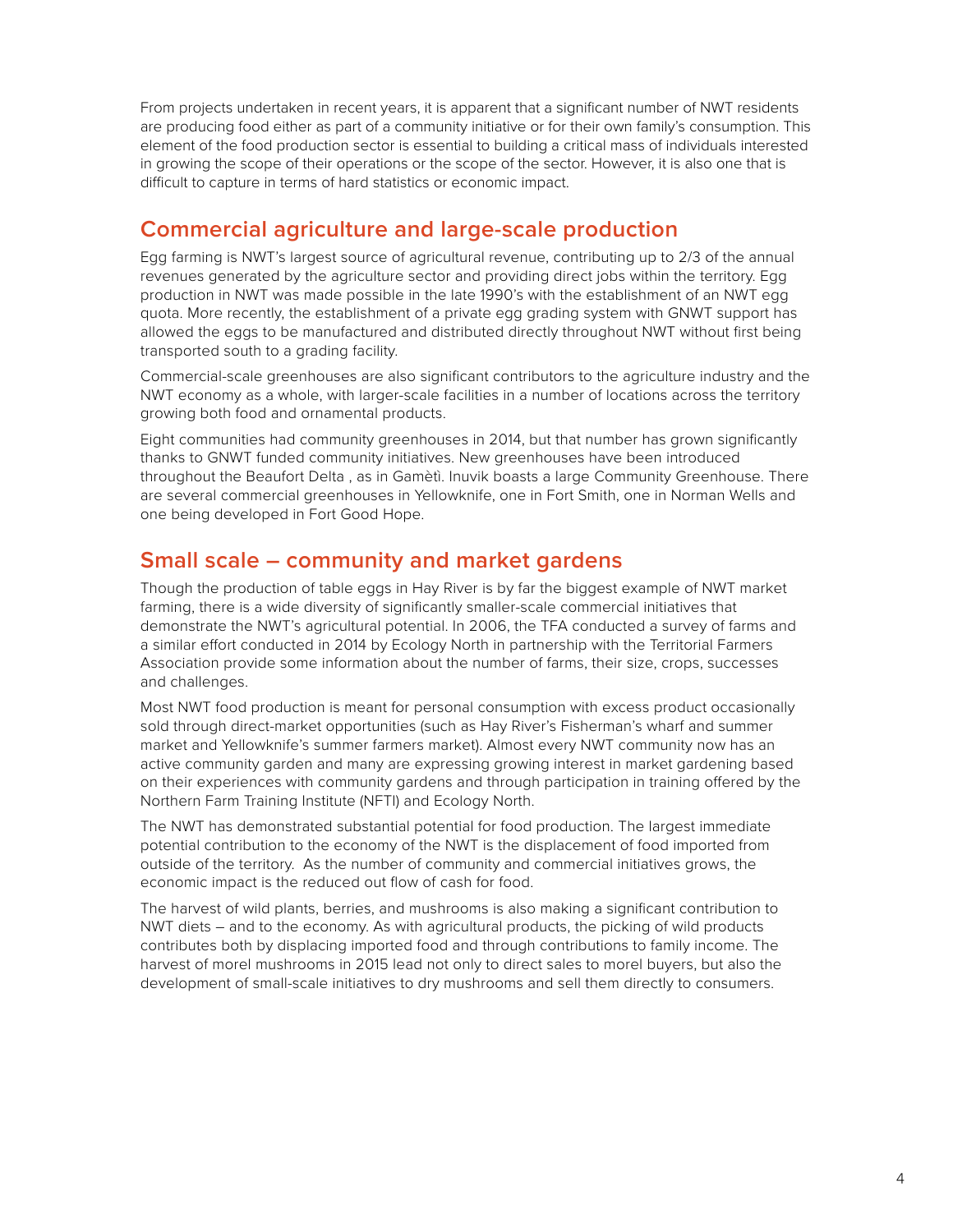While the economic value of increased agriculture does have the potential to be significant, there are also additional positive outcomes that are more difficult to quantify and track. Increased food production, at all scales, can be expected to have important implications for the well-being of NWT residents through a number of outcomes:

- Improved health outcomes related to improved and diversified diets
- Improved health related to active lifestyles
- Improved wellness related to stronger community involvement and networks as well as individual and collective control over food choices
- Improved health related to food production techniques
- Poverty reduction by decreasing the cost of accessing nutritious foods
- Economic impact through the displacement of imported foods
- Economic impact through money being spent in the local economy directly and indirectly on crop inputs
- Economic impact by contribution to family income and the expenditure locally of that additional income

## **Crops that have been grown in NWT include:**

Apples **Asparagus** Beans Beets **Blackberries Blueberries Broccoli** Brussels **Sprouts** Cabbage Carrots **Cauliflower** 

**Cherry** Corn Crab apples Cucumber **Currants** Fava beans Flowers **Garlic** Haskap berries **Herbs** Icicle radish

**Celery** 

Kale Leeks **Lettuce** Nasturtiums **Onion** Parsnips Peas Peppers Potato Pumpkin Radish Raspberries Rhubarb **Saskatoons Spinach** Squash **Strawberries** Summer squash Swiss chard Tomatoes **Turnips** Zucchini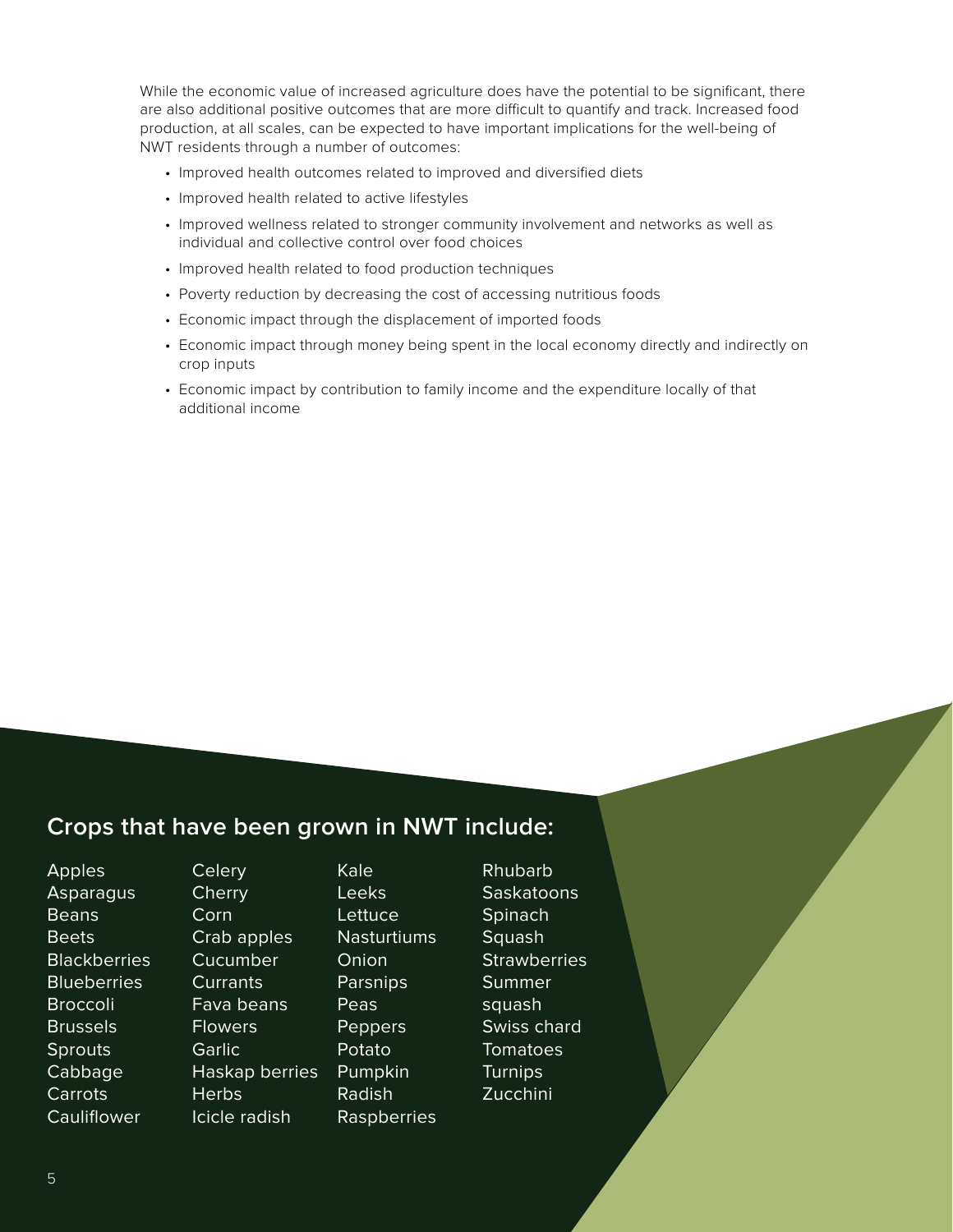Community Dialogues

## **Methodology**

Under the direction of the Department of Industry, Tourism and Investment (ITI), with subject matter expertise commissioned from Serecon Inc., and with the insight, advice and logistical support of the NFTI/TFA and the NWT Association of Communities, a foundational process is being advanced to inform the development of a formal agriculture strategy and to sow the seeds for investments and initiatives that will:

- increase the availability of local food for northern residents;
- reduce the cost of food for northern residents;
- encourage and support the transfer of food production skills;
- incorporate our Territory's traditional food gathering activities;
- support the sustainable development of food production systems; and
- contribute to the sustainability of all communities across the NWT.

Input was received from approximately 200 individuals during public engagements held in the following communities:

- Fort Simpson May 11
- Hay River May 12
- Fort Smith May 13
- Fort Resolution May 14
- Norman Wells May 19
- Fort Good Hope May 20
- Inuvik May 21
- Yellowknife May 26

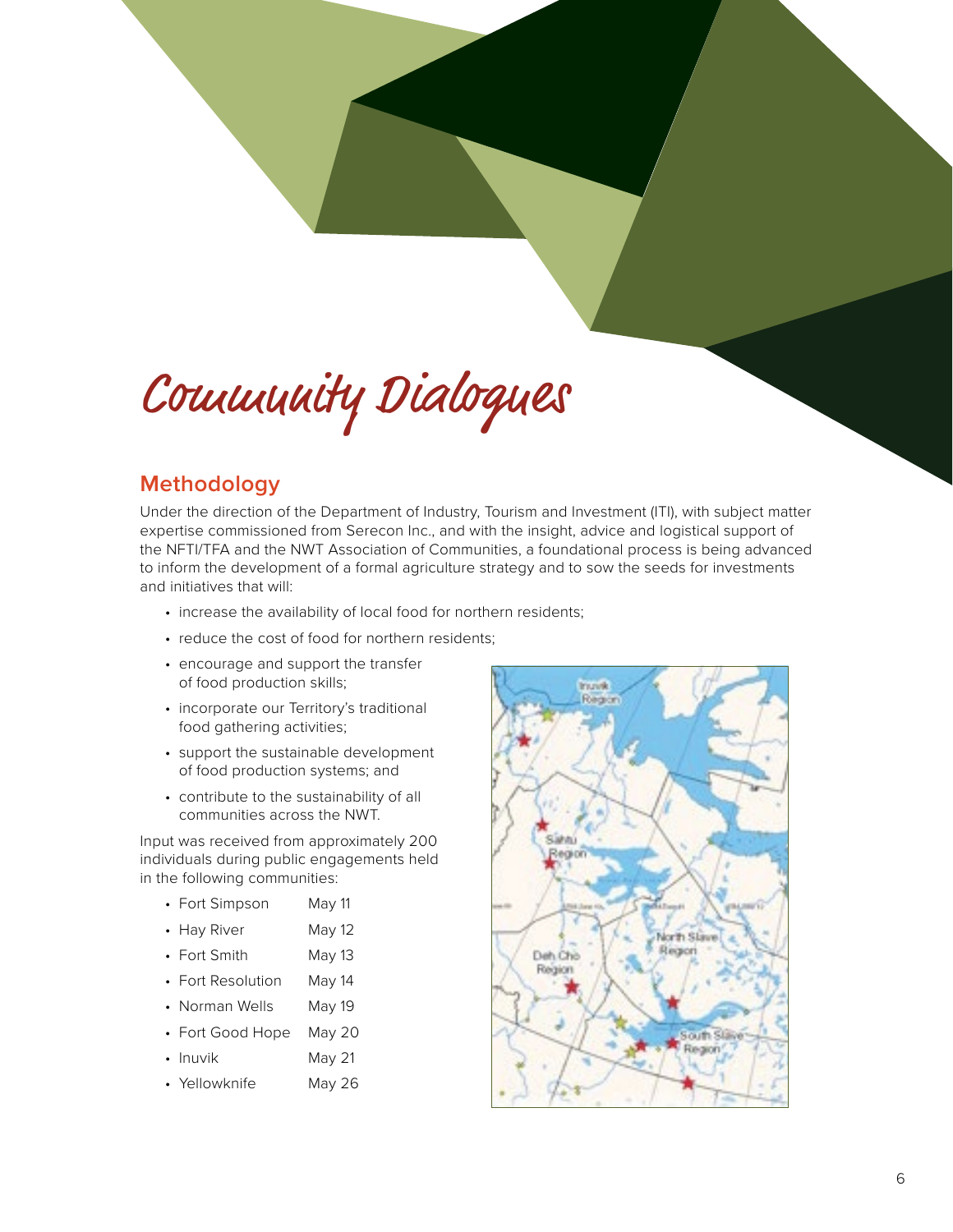In addition, site visits and interviews were also conducted in Enterprise and Tuktoyaktuk, on May 12 and May 22 respectively.

Considerable awareness was raised for the public engagement meetings and at the opportunity for individuals to have direct input to the government strategy developers.

Posters were hung in all of the communities where public engagements were held. These high-visibility posters announced the opportunity to participate in the public engagements directly. Posters and online invitations provided contact information so that individuals wishing to provide input could do so in a variety of ways, including by telephone to an accessible contact. Posters were customized for each meeting, but the imagery and text generally followed the template shown on the right.

Considerable attention was also brought to the process being used in these consultations through media coverage, including the following newspaper articles:



*Figure 1: Sample Poster from Public Engagements*

- DehCho Drum "Gardening fans look ahead"
- Northern Journal "Visions of fresh food dancing in Northerners' heads"
- Northern News Services "Working for a Green Future"

## **Format**

The public engagement sessions were all conducted in a similar manner. The participants were welcomed to the meeting and provided with a very short introduction. The background provided focused information on the development of the EOS. Attendees were advised that strong feedback was given during consultations for the EOS that agriculture should specifically be fostered as an industry, and a need to develop an agricultural strategy.

Participants were then provided an orientation on the process for the engagement workshop. Depending on the number of people attending, the participants were either kept in a plenary session for the entirety (Fort Simpson, Hay River, Fort Resolution and Fort Smith) or broken into smaller groups of 5-10 people per group. (Norman Wells, Fort Good Hope, Inuvik and Yellowknife). The process generally entailed a three-step process:

**Vision:** Participants were asked to imagine what "thriving agriculture" would look like if they left for 10 years and returned to the NWT in 2025. They were asked to give specific examples of their vision for their community, the territory, and their personal contributions or benefits.

**Challenges:** Participants were asked to discuss the significant barriers that would need to be overcome to realize their vision for thriving agriculture.

**Priorities for Action:** Finally, participants were asked to prioritize three key issues that they felt needed to be dealt with, and to propose solutions or actions and identify key individuals or organizations that they felt should be responsible for those actions.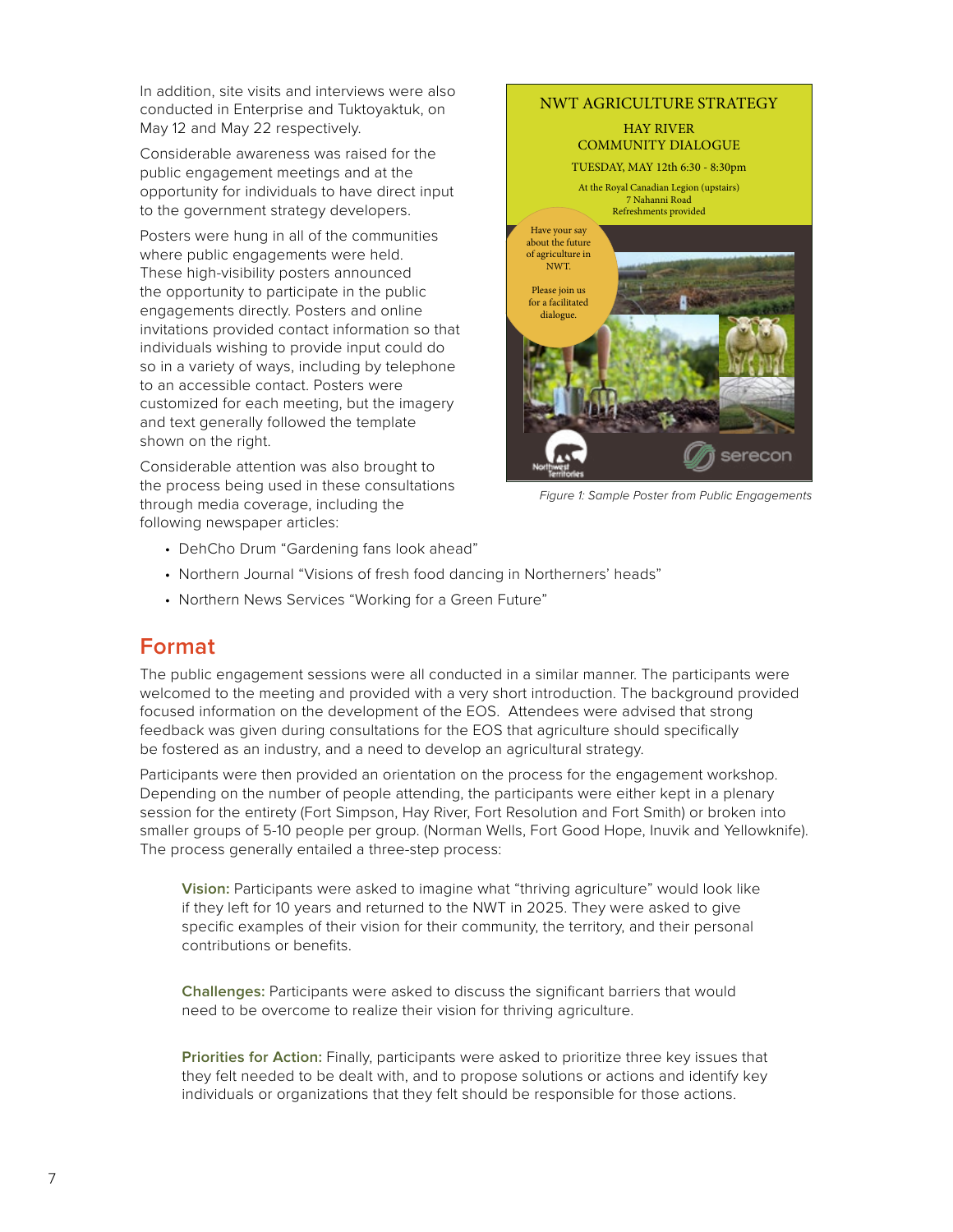A record of the participants' contributions was kept in two ways: on flipchart papers completed by either participant "recorders" or consulting team members; and on individual exercise sheets that provided spots for text on each of the three headings above.

It should be noted participants in the public engagements were extremely diligent in their completion of the exercise sheets. Many sheets contained extremely thorough and detailed contributions. These notes have been edited to remove any personal information of the writer or those written about, and have been incorporated into this document in summary form and will be provided to the GNWT to ensure that there is a complete record of the input provided by participants.



*Figure 2: Exercise Sheets used in Public Engagements*

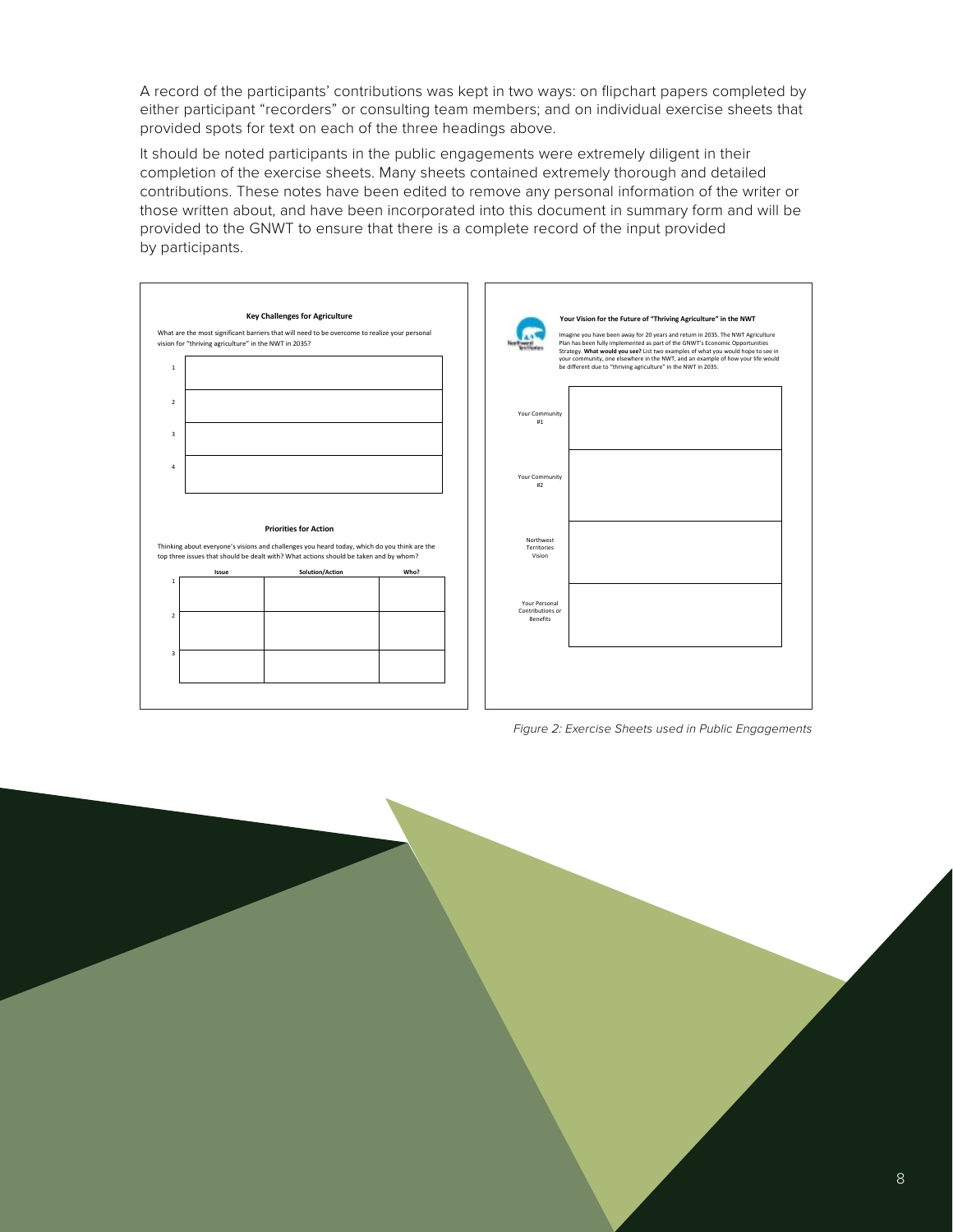# What we learned

The primary purpose of this What We Heard report is to provide a report of the input received from various stakeholders during public engagements and direct interviews. Key themes are identifiable throughout the consultations and from which, overall direction will be realized.

## **The agriculture community**

There is currently a groundswell of support for community-based and community-focused food growing initiatives. This may be due, in part, to recent initiatives supported by ITI, but appears to also stem from strongly-held beliefs that there is a need for improved health and wellness and that this is best achieved through community efforts.

Large differences exist between the NWT's regions in terms of their capacity for crop production, both in terms of the soil and climate, but also in terms of the history and inherit knowledge and support for the growing of local food crops. In addition, even within a single region, there are marked differences between individual communities along the same factors – different soil types and history of agriculture, and the resulting differences in local visions. There is without a doubt a strong need for local community decision-making about the future of food systems in individual communities.

The three most commonly identified positive outcomes of local food initiatives were:

- Food security through improved availability and affordability of healthy food
- Community wellness
- Positive economic contribution through displacement of imported food

## **Agricultural terminology**

A number of stakeholders expressed a concern in the naming of the agricultural strategy itself. In the Inuvik and Sahtú regions, the term agriculture is not as widely understood or accepted as it would be in areas with a longer history of food crop production through agricultural methods. The greenhouse operations in these regions are clearly based on agricultural practices, but the term "agriculture" itself is not as well understood as would be "growing food".

Similarly, there is considerable desire to include in a strategy support for maintaining and expanding the gathering of naturally-occurring native foods in local food supply. The main focus of this for many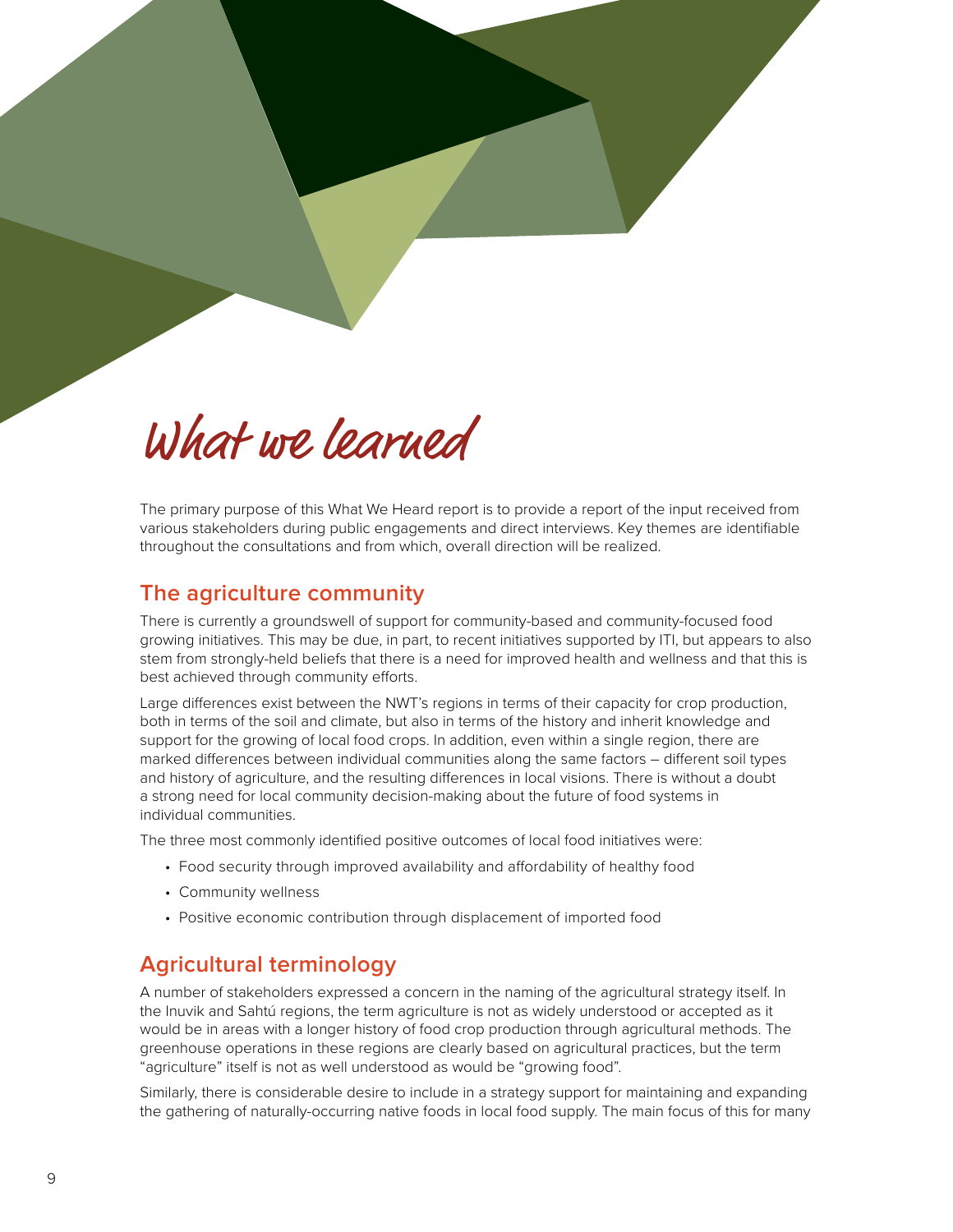stakeholders is the picking of berries, but the gathering of mushrooms and native herbs should also be included. To this end, however, the "growing food" terminology that would be understandable to many as a replacement for the term agriculture would not be sufficiently inclusive.

## **Categories of production**

Three primary categories of food production are evident in the NWT:

- The vast majority of the individuals that attended public engagement sessions were interested in community-focused food initiatives. Of those, the majority again were primarily interested in successful community gardening.
- The second category of production involves growing food either for one's own family or for sharing with other community members but without an exchange of money.
- Lastly, there are some individuals who contribute to their household's gross income through some type of food growing or collection activities. Aside from a handful of truly commercialscale agricultural operations, there are only a limited number of operations that generate any cash revenue from food. There is, however strong interest by some individuals in moving in that direction.

## **Knowledge**

The most common theme during the "Challenges" section of all public engagement sessions was the need for the dissemination of knowledge about agricultural production. Even many of those actively growing food in some fashion now feel that they are under-equipped in terms of technical expertise for field or greenhouse crop production. There is a clear need for both education and experience to be brought to all three sectors of the agriculture industry and the promise of the NFTI. Participants generally expressed excitement about the possibility that this organization will significantly increase the level of knowledge about agricultural production in the NWT. At the same time, concern was expressed that NFTI would not, without further resources, be able to adequately disseminate that knowledge to their community. There was also discussion about the possibility of leveraging the Aurora Research Institute in similar ways.

# **Train the Trainer**

A common recommendation was made that there would be benefit to having local resources that not only understood how to grow crops, but that those individuals would be equipped to teach others the necessary skills.

In many instances, this discussion became quite detailed, including a number of suggestions that there should be a staggered curriculum from beginning grower to master grower. The most common recommendation was that there should specifically be a "Train the Trainer" course somehow connected to NFTI.

## **Learn from the Past**

Repeated mention was made in many regions of Agriculture and Agrifood Canada's experimental farm in Fort Simpson. There is considerable anecdotal evidence about successful crops at that farm, but it is not known exactly where the records from the experiments conducted are located. And, more importantly, it is not accessible to those individuals who would like to access the information for crop selection or crop management decisions.

Likewise, there have been many instances of agricultural initiatives that have been discontinued, including animal husbandry efforts. Participants feel it would be very instructive to somehow maintain a central repository for documents and information relating to agriculture and to make that widely available online.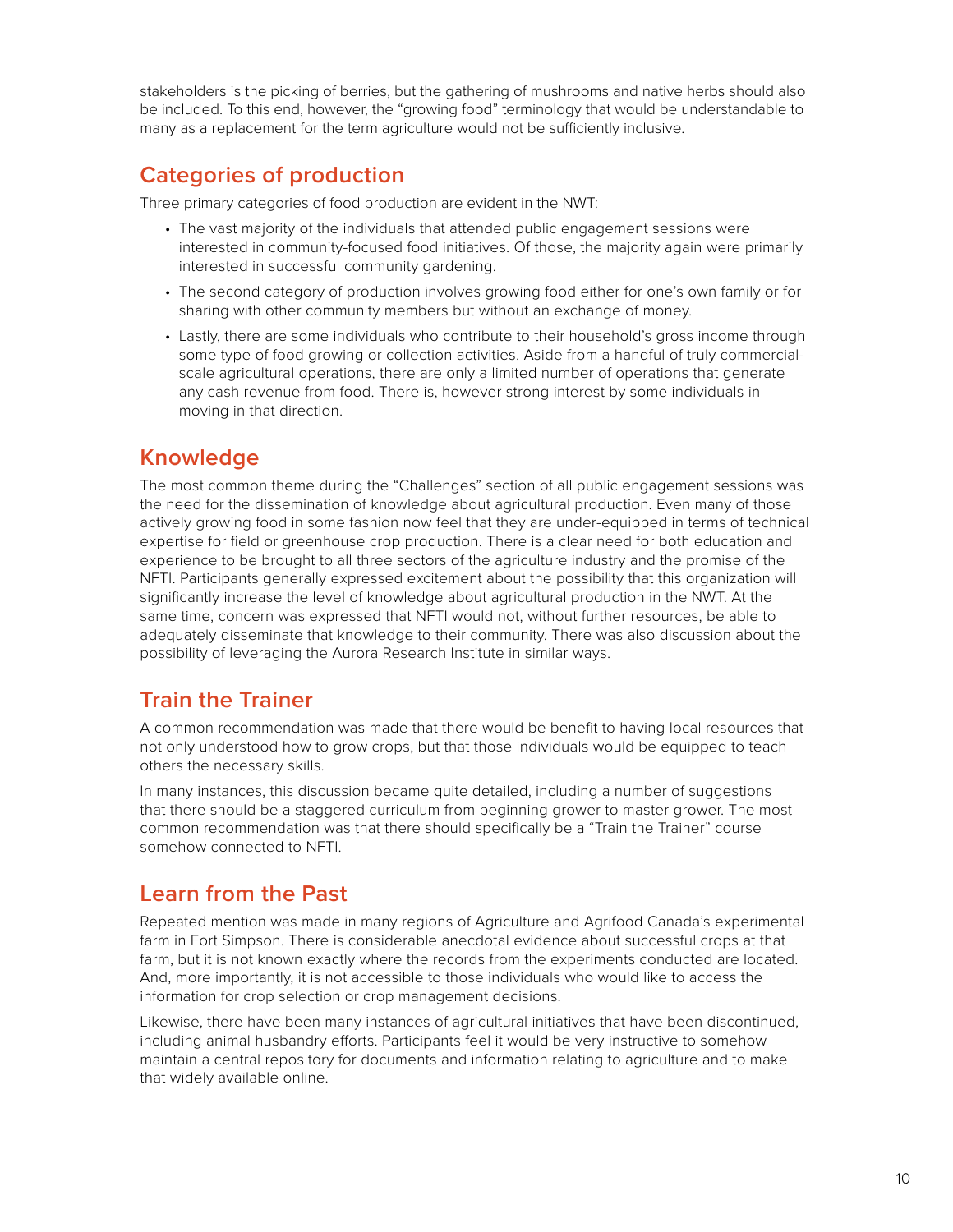# **Mentorship**

There are many great examples of individuals who are already making significant impact in their communities by successfully growing food. These individuals have developed skills and experience that cannot easily be replicated through formal educational endeavours and are willing to share their experience through mentorship of others – regardless of whether the mentees want to participate in community, private or commercial endeavours.

## **Community Planning**

Stakeholders expressed a strong need to develop the motivation in community members to participate in growing or collecting food. As one participant put it, there is a need to "go beyond the supermarket" – to raise awareness about the benefits of growing food, and to generate enthusiasm that will displace complacency about food availability and food security.

Even once motivation is generated, however, participants expressed a need for leadership within their community – a dedicated core group of individuals who are devoted to advocating for increased production of local food, and who will also contribute significantly to the actual implementation.

In fact, many communities already have one or more individuals who are passionate about community-focused initiatives. However, there are two issues that arose repeatedly.

- These individuals were too often left doing the vast majority of the work, with the resulting risk that they will eventually "burn out" and the initiative may cease to exist when their exhaustion surpasses their passion; and
- There is often not a clear succession plan. Some passionate individuals will only live in the community for several years, yet there is often no larger group of individuals that could take over from those key individuals when they leave the community. In several communities we heard about several waves of passionate gardening lasting several years at a time, but sometimes separate by a decade of inactivity.

# **Marketing Channels**

For various reasons, often tied more to community fellowship, there is a strong desire to develop opportunities for the sale of food locally through the equivalent of farmers' markets, which are currently established in only a few NWT communities. Stakeholders felt that this was a natural next step for those that do not already have such a market.

However, there is also a strong desire to have some access to existing retail sales channels for the sale of local food. In particular, there was reference to selling at the Northern and Coop stores. The consulting team conducted visits to some of those stores and generally found willingness to sell local produce.

The probability and requirements for the development of other supply chain options, including restaurants and institutional food service is less clear and would require further investigation at the local and regional level by individuals developing commercial production opportunities.

## **Access to Resources**

Praise for ITI was received from many of the public engagement participants, particularly with respect to the Small Scale Foods Program that has resulted in the considerable deployment of financial and physical resources in their communities. This was particularly the case with respect to community gardens established in many communities, for which lumber for raised beds, soil, tools and other supplies were provided.

While many participants recognized that local food initiatives must strive to become selfsustaining, they expressed the need for support with respect to start-up and sustained resources, depending on their particular circumstances.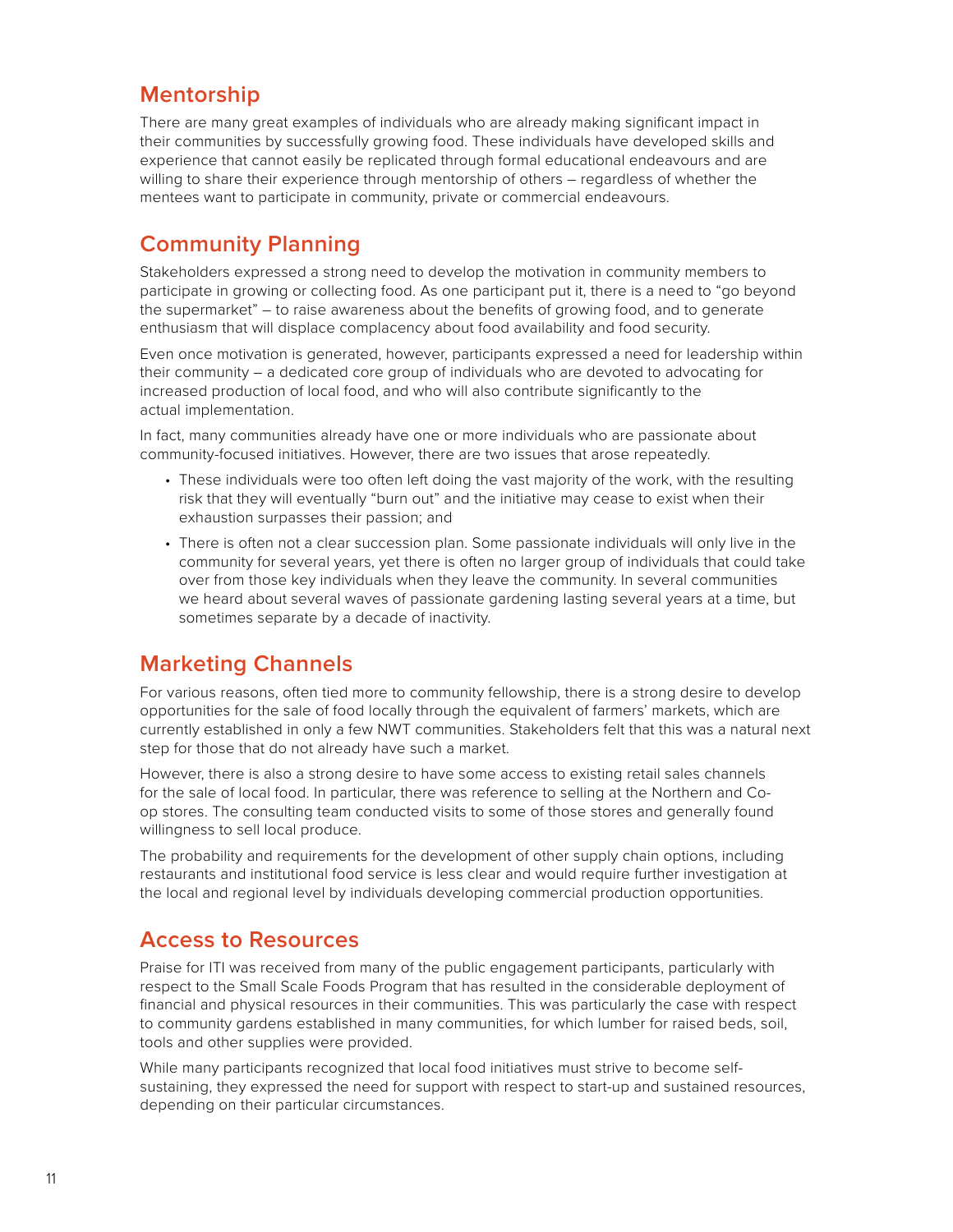## *The most common requirements expressed were the need for the following resources:*

## *1. Soil*

In almost every community, the soil requires some type of amendment. In different locations, the prevalent surface horizons of the soils in the region (if any) can vary from sand to clay to organic soils from northern bogs (muskeg). The cost of amending the soils is considerable, but there are opportunities to bring some efficiencies of scale to this process. Some communities have begun creating soil in larger batches that can then be made available to various individuals or organizations.

In almost all cases, there is a need to add nutrients, which is most commonly being done through the addition of manures. The availability of manure is also quite limited, resulting in much of the required manure being imported from outside the territory. There is some manure from chickens, horses, beef, and alpacas, but these are of limited quantities and still require considerable transport especially for northern regions.

A common concern raised was that individuals are not aware of the location of the best soils in their area, their ability to access those soils, or the ability to get accurate soil tests completed.

## *2. Power and Heat*

There is a strong desire to establish greenhouses in communities. The majority of these desired greenhouses would be used as starter greenhouses for crops, to extend the growing season by seeding indoors. There are also those that wish to establish longer-season (8-9 months) or even full-year greenhouse operations, but the cost of power and heat is certainly a significant factor for any such operation.

Greenhouse operators, both community and commercial, have brought considerable ingenuity to the heating and ventilation of their greenhouses. Wood boilers were observed, for example, in a number of locations and some are actively building plans to use biomass pellets and/or waste heat in the coming years.

While local community circumstances will need to be taken into account, there were two common threads raised in consultations:

- The possibility of power rates being specifically allocated for agricultural purposes, to increase the feasibility of longer-season operations and reduce the costs for starter greenhouses; and
- The possibility of access to waste heat generated by existing or planned community infrastructure, whether owned by the private or public sector.

## *3. Infrastructure*

The Small Scale Foods Program has given community gardening initiatives access to considerable resources such as lumber, soil, manure, and both hand and power tools. Many of those initial purchases will last many years, but to be sustainable, plans will need to be made for the maintenance and replacement of that infrastructure in due course. There is a growing need to plan for infrastructure replacement, given the current initiatives underway to provide greenhouse resources. Even under better climatic conditions, greenhouse buildings and equipment will require ongoing funding to remain usable.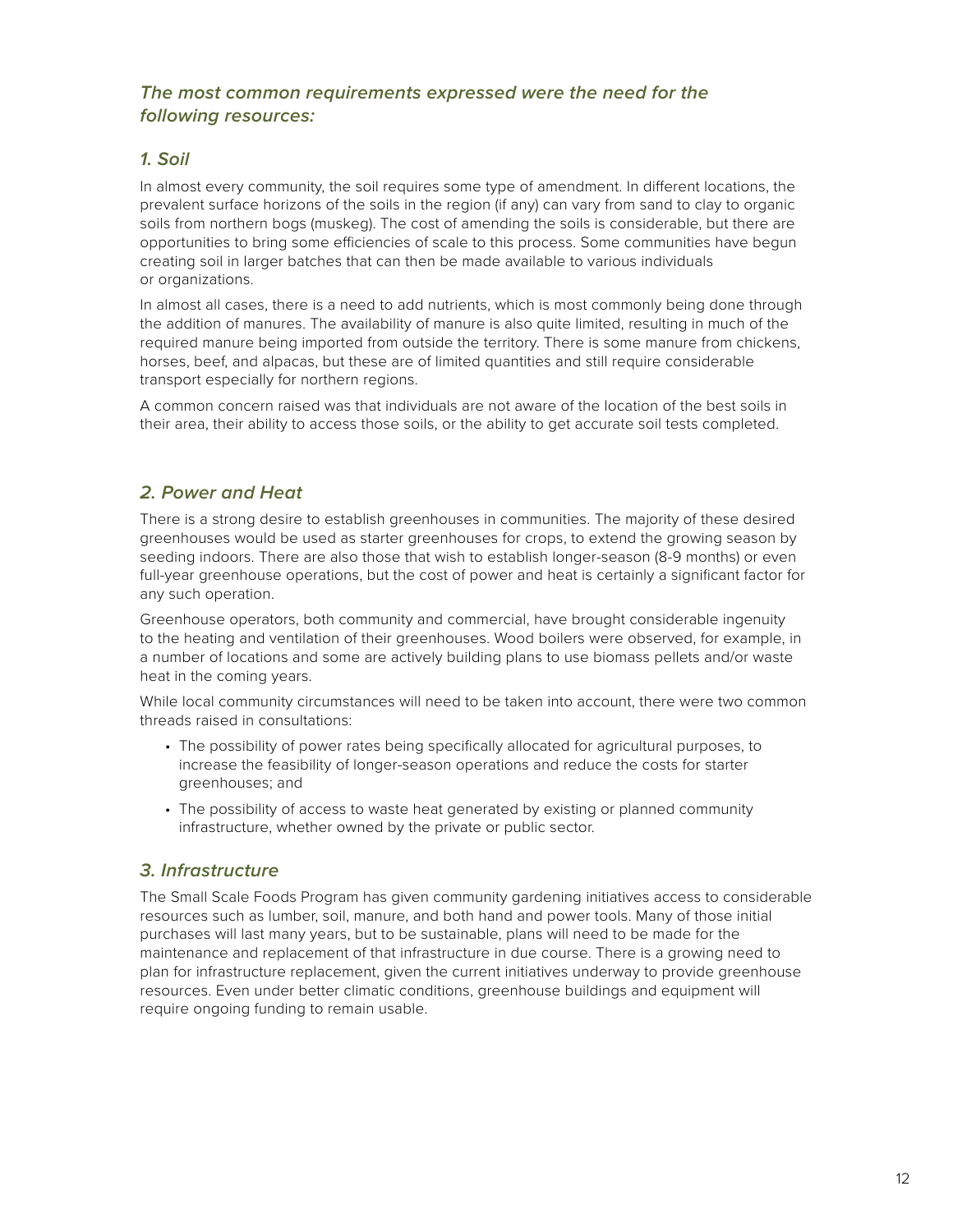## *4. Access to Land*

Specific governance issues surrounding access to land differ significantly between communities. The need for land also varies quite significantly. While some small-scale commercial operations would like access to large parcels of 60 acres, many SPIN-based community gardening initiatives only require parcels of less than a single acre. Some would be ideally situated well outside of any built-up area (especially for the production of livestock), while others would be ideally located right in the middle of communities.

The common thread within all of the "land" issues raised in consultations was the need for certainty. However, it is suggested that a draft strategy will need to raise the issue and suggest that some clarity be brought through the community planning process.

Another element of the land issue is the need for clarity surrounding the use that may be made of existing lands. There would be value to municipal zoning or other municipal bylaws that speak to the issue of food production within municipal boundaries, as there currently are none.

#### *Financial Resources*

Underlying all of the above resources is the need for money for the acquisition of those resources (whether by purchase or simply for transportation). While there was appreciation for the funding already brought to the communities by ITI through a number of different funding sources, there will continue to be a need for financial contributions from the public sector.

The issues to be addressed include both administrative and structural changes to public-sector funding programs, as well as access to credit for commercial initiatives.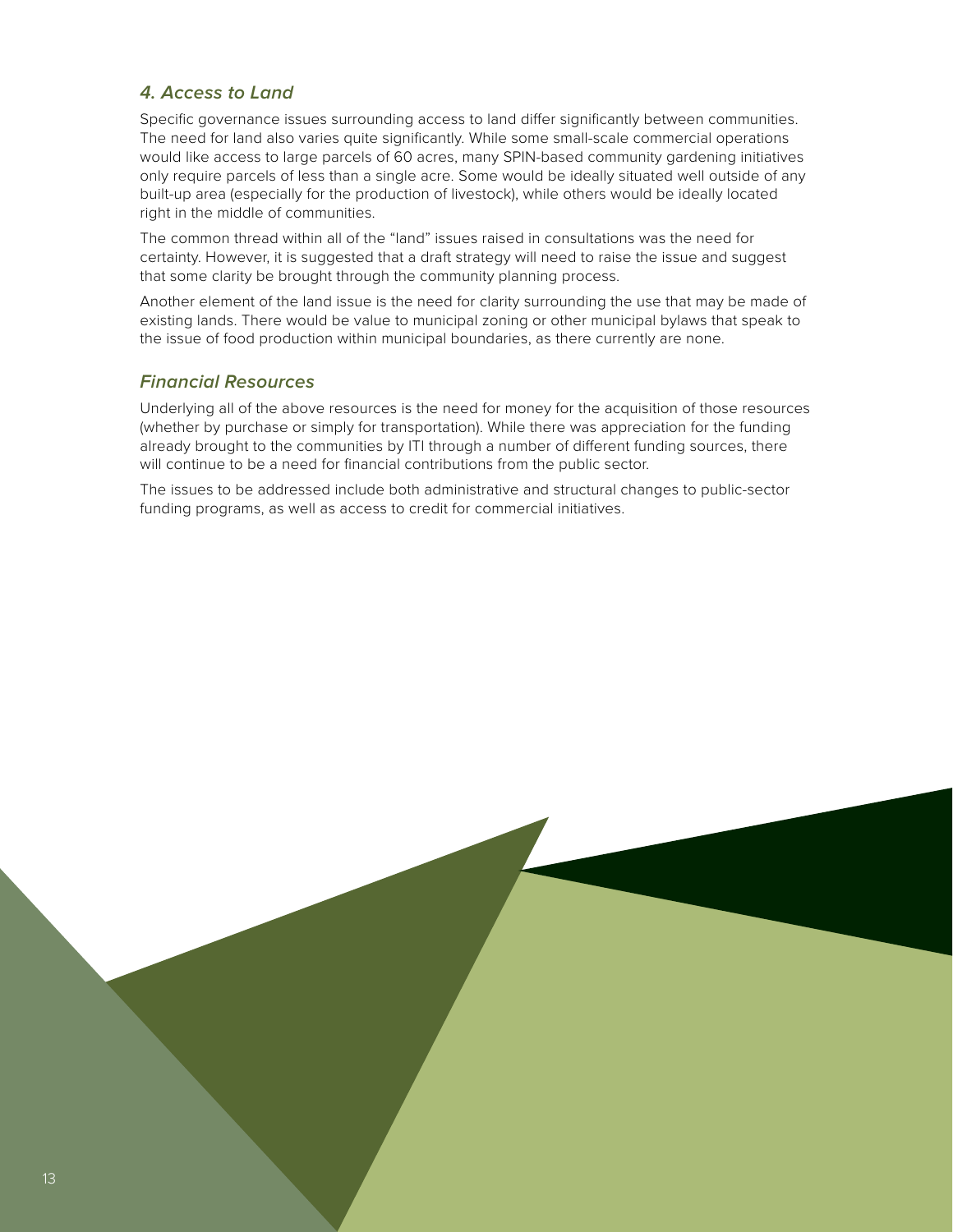

Supported by organizations and government and championed by individuals passionate about food production, agriculture is celebrating a resurgence in the NWT - and its potential as a growth sector increasingly realized.

Small in terms of cash receipts, this sector contributes to the economy in terms of part-time incomes being earned, wages being paid and multiplied within communities, and goods and services provided. The food produced, while typically not always sold for monetary compensation, serves to displace food that would otherwise be imported from outside the territory.

Food costs in the NWT continue to be one of the major contributors to the high cost of living in most communities and of all the benefits to be gained, the displacement of imported, expensive food is the primary economic motivation behind support for the creation of a strategy document to advance and guide growth in this sector.

The fundamental ingredients in the development of an agricultural or food production industry are the desire, willingness and capacity to grow food. The findings of this report are evidence to the existence of this potential in the NWT – and especially to the hard work and effort of participants in the sector, including those who have contributed their input to the engagement process documented.

The public engagement highlighted in this report will serve to guide and inform the GNWT's development of a made-in-the-NWT strategy that will offer the best opportunity to expand and grow the NWT's burgeoning agriculture sector in an orderly manner - and to realize its full potential for not only producers but for all residents in the NWT.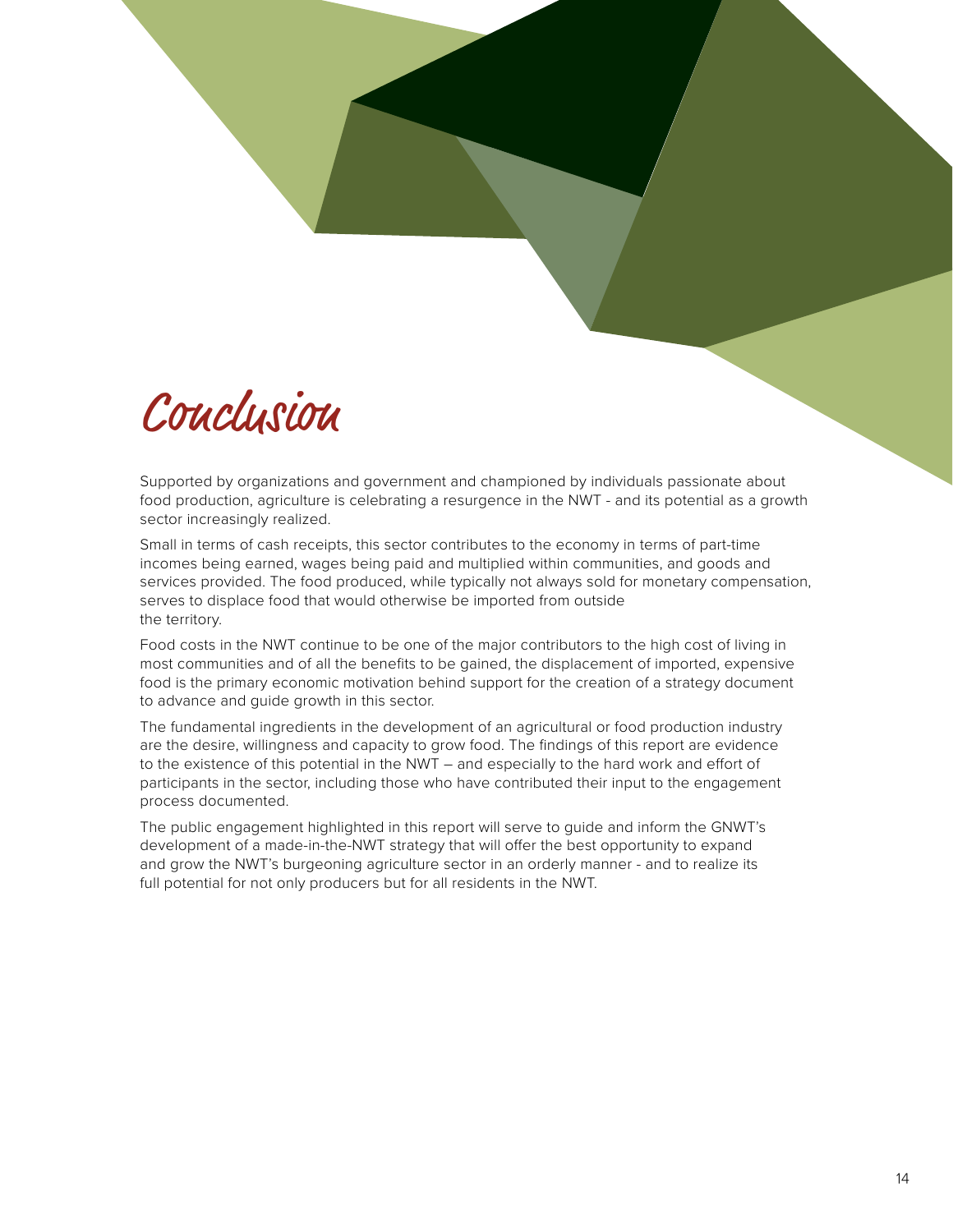APPENDIX

Regional Input Received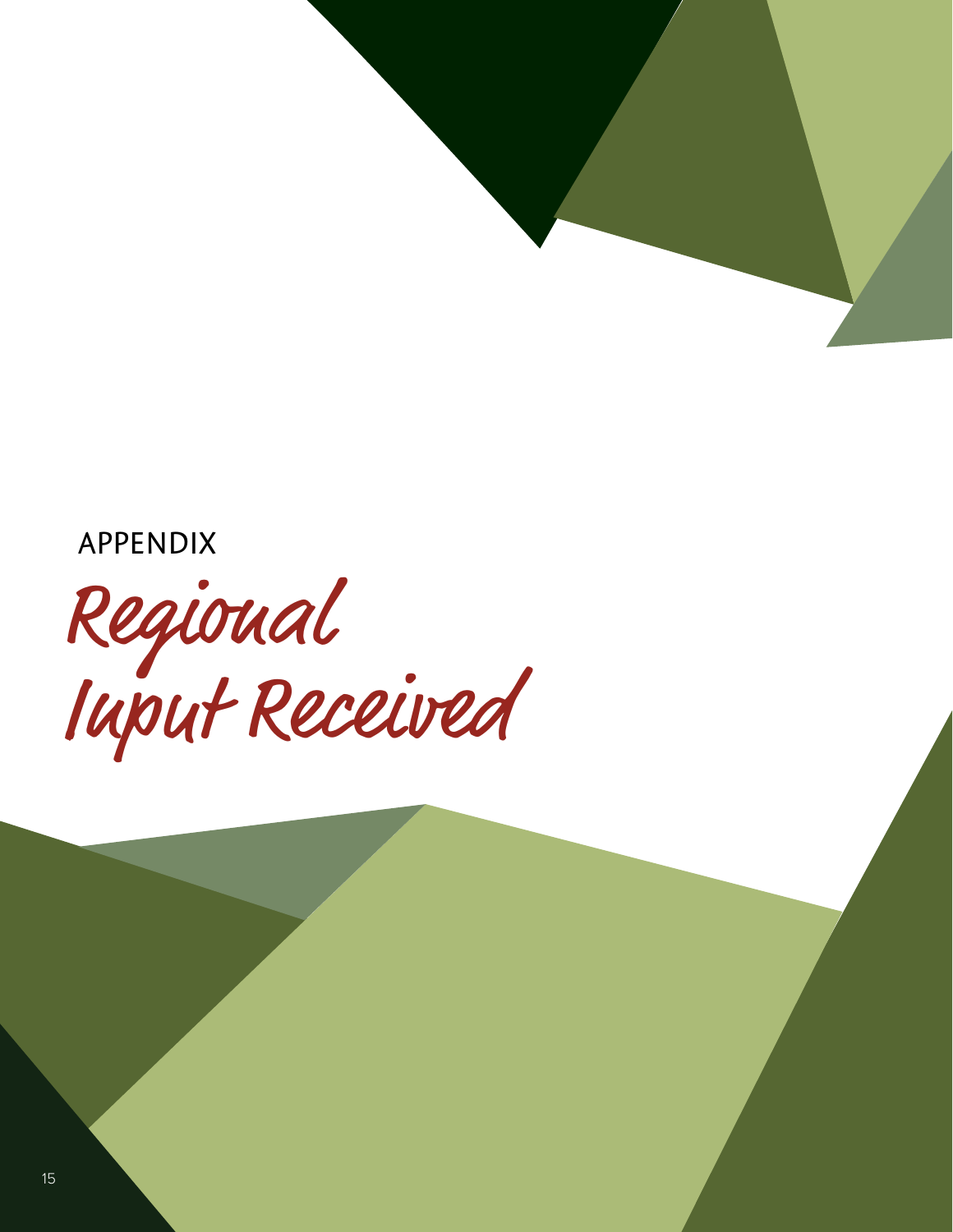This section of the report contains a raw summary of the input received from individuals during the public engagement sessions and in conversation with the consulting team.

Throughout this chapter of the What We Learned report, stakeholder input is divided into a number of categories, based on the questions asked of participants in the public engagement sessions. Those questions are reproduced for reference at the beginning of each of these categories:

- Vision:
	- *- Community Aspirations*
	- *- NWT Vision*
	- *- Personal Contributions / Benefits*
- Key Challenges
- Key Action Priorities

# **Beaufort Delta Region**

Imagine you have been away for 10 years and return in 2025. An NWT Agriculture Plan has been fully implemented as part of the GNWT's Economic Opportunities Strategy. What would you see? List two examples of what you would hope to see in your community, one elsewhere in the NWT, and an example of how your life would be different due to "thriving agriculture" in the NWT in 2025.

## *Community Aspirations*

- Diversity and local foods and accessibility for all
- Healthier lifestyle and success
- Year round market
- Cost and quality of food have improved
- With climate change, I see more emphasis on plan species development
	- *- 2025 warmer having plants evolution, longer seasons, more diverse plants*
- Buy all vegetables from Inuvik, and not outside (self-sufficient)
- Increased access to local wild food
- Self-sustainability throughout the Beaufort Delta
- More job opportunities in agriculture
- The Community Garden Society of Inuvik is now a horticulture institute specializing in northern climate gardening training.
- People are healthier and happier and have pride in their accomplishments (grown stuff)
- Education that's given emphasis on a community level (i.e. remote communities) community level approach
- No fruit and vegetables coming from the south.
- Engagement of all sectors including elders, demographic and institutions.
- Year round growing
	- *- Use of technology*
	- *- Geothermal?*
	- *- Methane?*
	- *- Waste recycling*
- Locally produced food for resale in Inuvik and regional communities.
- Food boxes buy into community supported system (e.g. Aklavik produces chickens, Tuk – produces goats, etc.)
- Community kitchen
	- *- Makes meals from community grown food*
	- *- Commercial aspect as alternate version*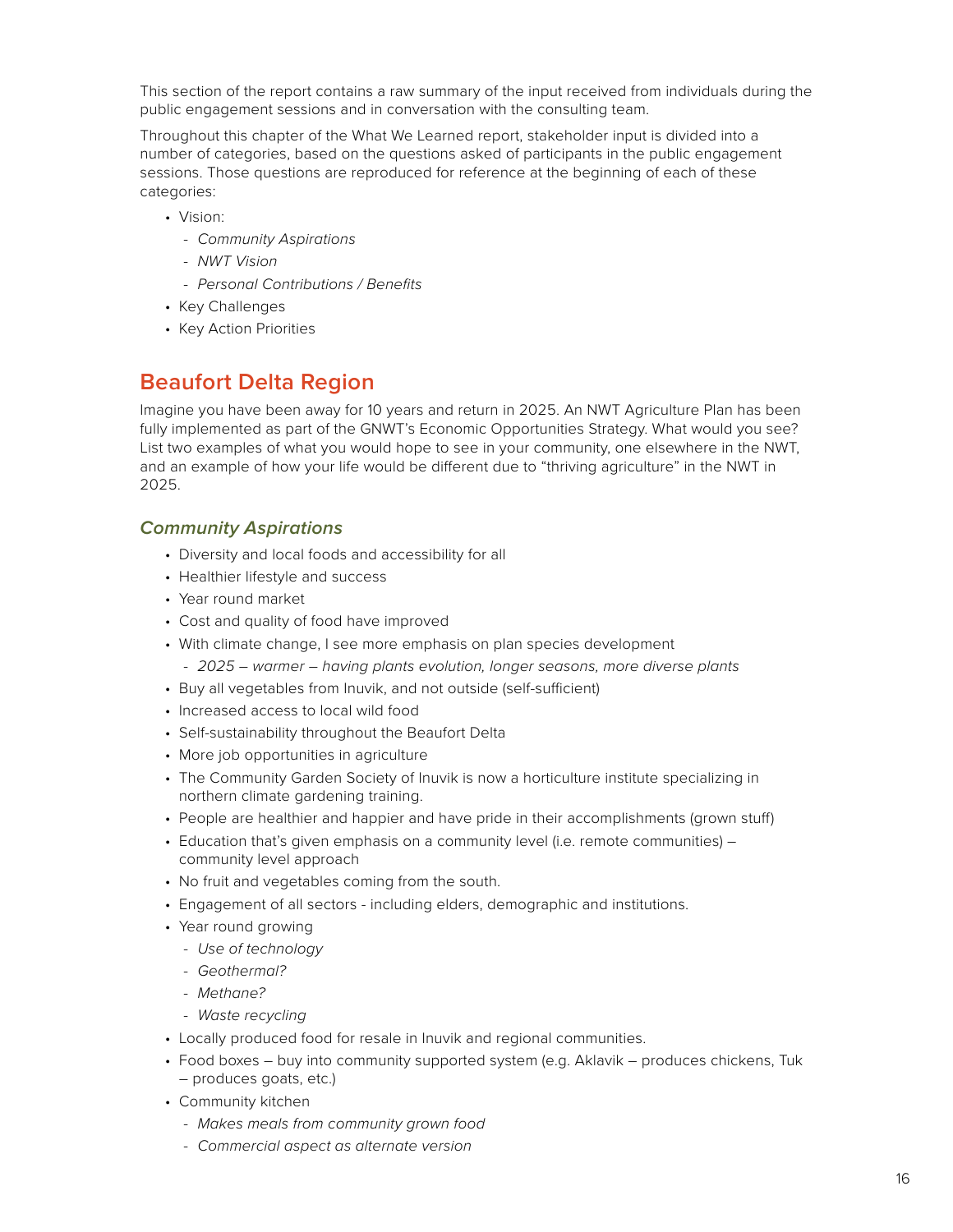# **Beaufort Delta Region** *(continued)*

- New, diverse foods (especially with respect to climate change)
- Every home has a garden (on deck; in yard; on balcony; in apt.) Every school, hotel, business has garden
- Small scale neighbourhood gardens (raised beds, shared space, etc.)

## *NWT Vision*

- Opportunity for food exchange
- Using locally grown produce self-sustainability
- Surplus inter-settlement exchange
- Utilization of local ETK on native species. Local knowledge teaching young people or south or overstepping the boundary.
- NWT wide forum
	- *- On-line forums/feedback re: how to grow, etc.*
- Equity of prices for food between NWT and rest of Canada.
- Seed exchanges throughout NWT
	- *- Preservation of heritage seeds/seed bank*
	- *- Clarification of regulations around access to country foods and harvesting of.*
- Incorporation of local traditional knowledge of food and other local plants into agriculture activities and goals
- Land reserve/access for growing
- Legal framework (legislation and regulations) to facilitate increased agriculture
- Community chicken coops and building codes permitting such
- Incorporation of increased access to local foods including wild harvested foods
- Incorporation of and growing of country foods
	- *- Aquaponics for growing vegetables, produce fish and recycling waste.*
- Compost programs in each community to add enrichment to soils used (inputs from homes, businesses, etc.)
- Roof top gardens using waste heat to help warm

## *Personal Contributions*

- Benefits own preserved food, own garden and have own chickens and goats
- Healthy eating
- Connecting in school programs
- By growing good quality food, I help keep the prices down/make it affordable
- Education educating people through employment
- Make people more aware.

## *Key Challenges*

What are the most significant barriers that will need to be overcome to realize your personal vision for "thriving agriculture" in the NWT in 2035?

- Permafrost
- Short growing season/sunlight
- Possibility of invasive plant species
- Winter
- Funding and continuity and high cost of utilities/transportation
- Better facilities and infrastructure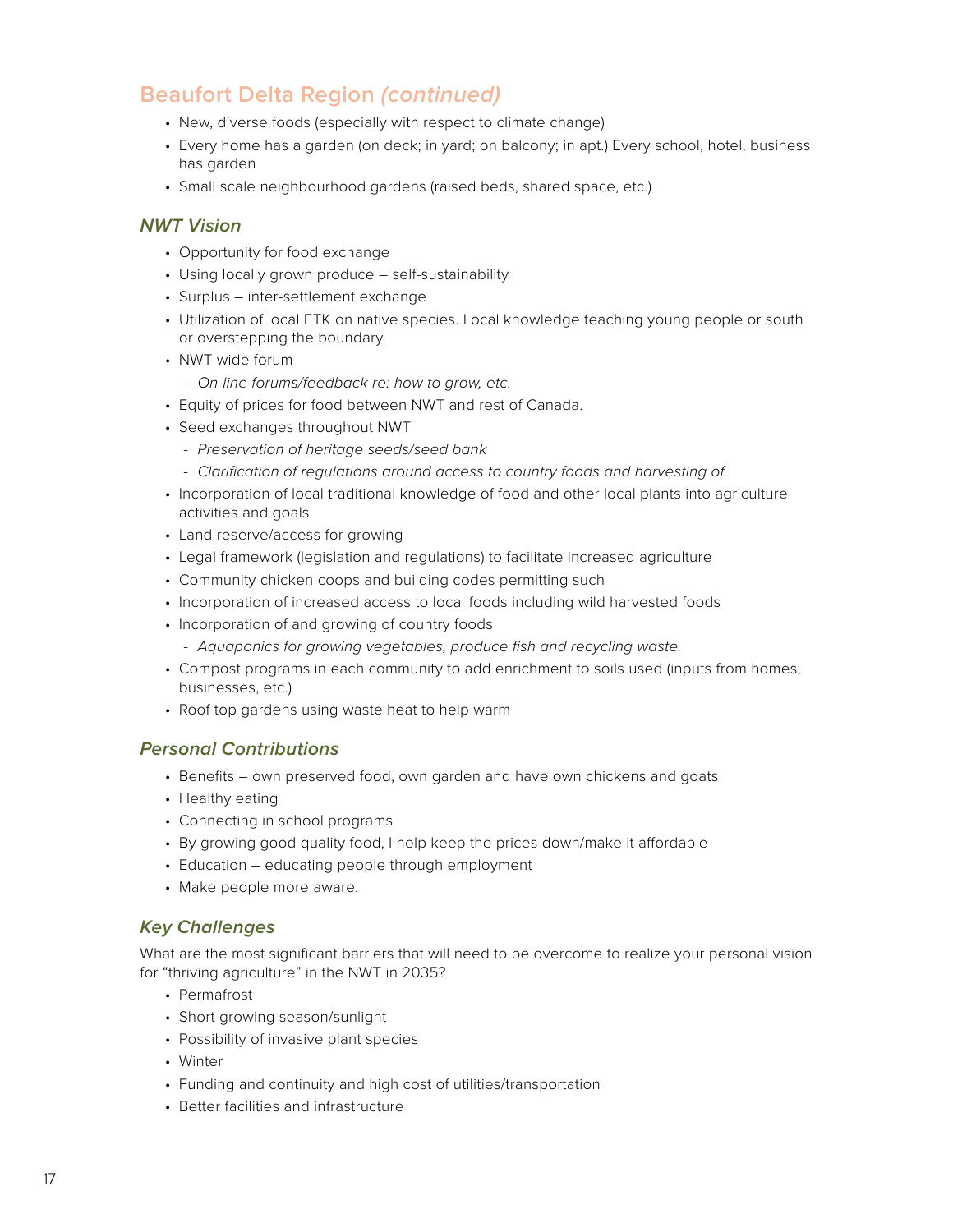# **Beaufort Delta Region** *(continued)*

- Cultural acceptability "we're not farmers" . . . They're hunters and trappers cultural differences - selling food from the country is "taboo"
- Inter-settlement trade
- Qualified community educators
- Lack of knowledge and best practices
- Acceptance specifically hemp
- Lack of leadership and engagement
- Land regulations
	- *- Land ownership/public housing obstacles*
	- *- Insurance regulations. (e.g. Can't have chickens)*
	- *- Bylaws not currently supportive of agriculture (e.g. Chickens = pets; # of goats, rabbits allowed, etc.)*
- Climate limitations
- Community interest and participation
- Perceptions of local agriculture (e.g. Goats next door . . .; manure; soil dirt, etc.)
- Education knowledge of agriculture and horticulture techniques, animal husbandry.
	- *- How to access funding resources and training resources*
	- *- Need regional education centres with knowledge of local/growing conditions. (e.g. Difference between conditions in Inuvik vs. South Slave)*
- Infrastructure
	- *- Soil (and knowledge of soil condition to make proper amendments if needed)*
	- *- Land*
	- *- Nutrients for soil*
	- *- Greenhouses and structures*
- Transportation (of agricultural items) is limiting (e.g. Quarantine, cross border, Wildlife Act . . .)
- Reliability of production (to buy/sell/exchange)
- Community networks and inter/intra (for exchange of knowledge/produce, etc.)
- Credit for commercial businesses anyone wanting to borrow has to go to Edmonton. The only bank has only a \$5,000 limit
- The amount it takes to just live, with milk at \$11.59 for 4 litres, Tide at \$39.99 for 4.6 litres.

## *Key Action Priorities*

Thinking about everyone's visions and challenges you heard today, which do you think are the top three issues that should be dealt with? What actions should be taken and by whom?

- Programs Personal;
- Targeting Community;
- Scale municipal;
- Identify local priorities.
- Who: Partnerships private, gov't, individual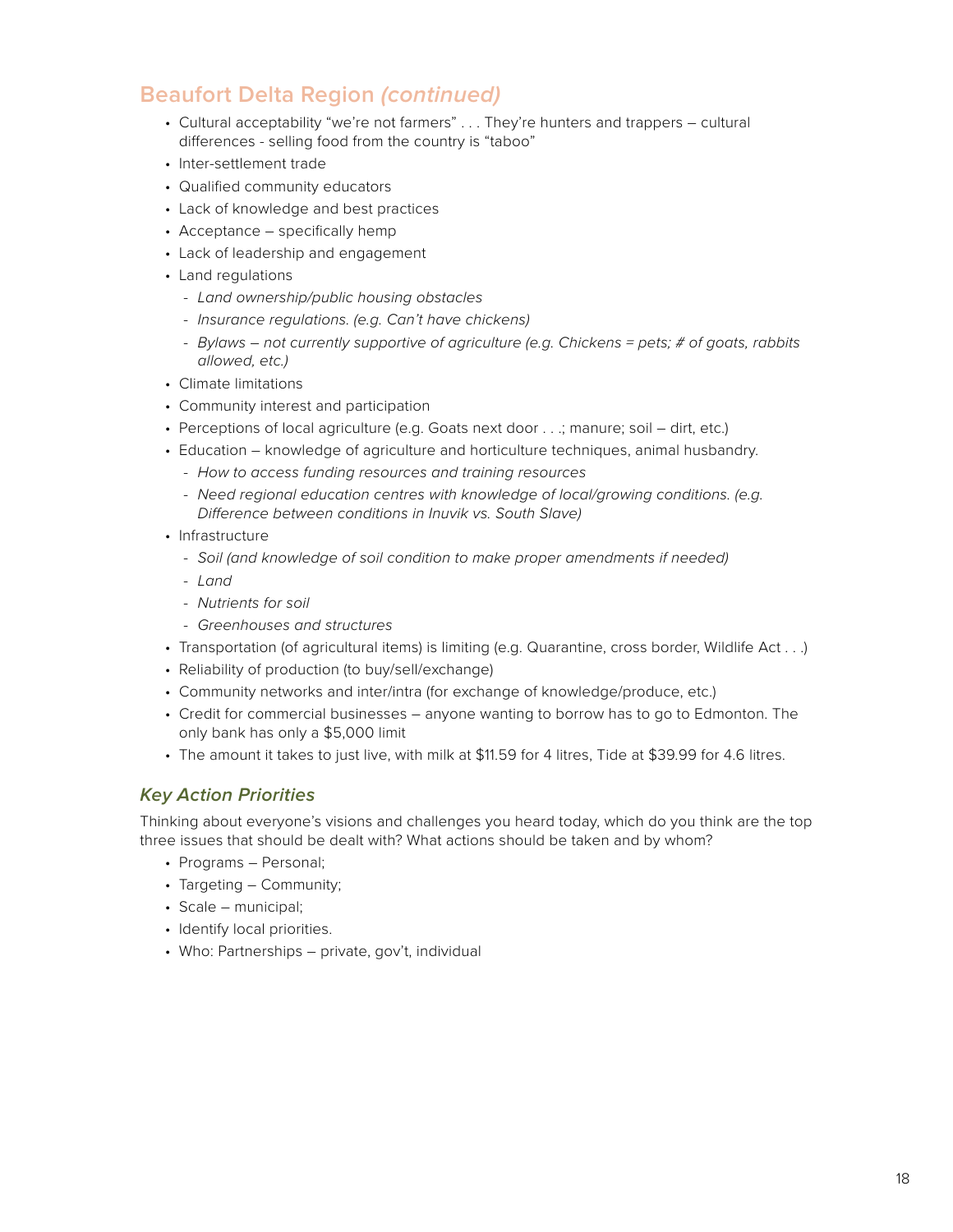# **Beaufort Delta Region** *(continued)*

| <i><u><b>Issue</b></u></i>                                                                                                                                             | <b>Solution/Action</b>                                                                                                                       | Who?                                                                                                                                             |
|------------------------------------------------------------------------------------------------------------------------------------------------------------------------|----------------------------------------------------------------------------------------------------------------------------------------------|--------------------------------------------------------------------------------------------------------------------------------------------------|
| Education (perception,<br>community interest,<br>networking skills)                                                                                                    | More local workshops in<br>more places<br>Advocate to gov't<br>Food in schools<br>Curriculum integration<br>More support and extracurricular | Greenhouse people<br>Gov't – aboriginal, federal,<br>GNWT, Local<br>Municipal planning and<br>support<br>District (boards)<br>Non-gov't advocacy |
| Land Regs/Access (clarity<br>first. Where, how many/what.)<br>Plain language. Summary<br>doc - NWT/local. Ownership<br>structure – interactive GIS.<br>NACA has model. | Implementation of CTS courses<br>Advocate community<br>Start local!                                                                          | Youth centre<br>Inuvik school of model<br>ECE                                                                                                    |
| Infrastructure supplies – soil,                                                                                                                                        | Municipal composting system                                                                                                                  |                                                                                                                                                  |

greenhouse, raised beds, boxes (cold frames)

# **Sahtú Region**

Imagine you have been away for 10 years and return in 2025. An NWT Agriculture Plan has been fully implemented as part of the GNWT's Economic Opportunities Strategy. What would you see? List two examples of what you would hope to see in your community, one elsewhere in the NWT, and an example of how your life would be different due to "thriving agriculture" in the NWT in 2025.

## *Community Aspirations*

- Our New Vision for our Community; healthiest people in the Sahtú Region, and the world!
- in my community"
	- *- Each home has their own greenhouse and garden plots*
	- *- Root cellar*
	- *- Seed saving program*
	- *- Community composting program*
	- *- Canned food preserves*
	- *- Simple technology and should be affordable*
	- *- Large joint ventures*
		- *- Knowledge transfer*
		- *- Long term investment in the soil (sustainability)*
	- *- Increase intake of traditional foods*
	- *- Increase in community involvement*
	- *- Animal husbandry*
		- *- Collect the manure, eggs, meat*
	- *- Thriving berry fields (raspberries, Siberian huckleberries)*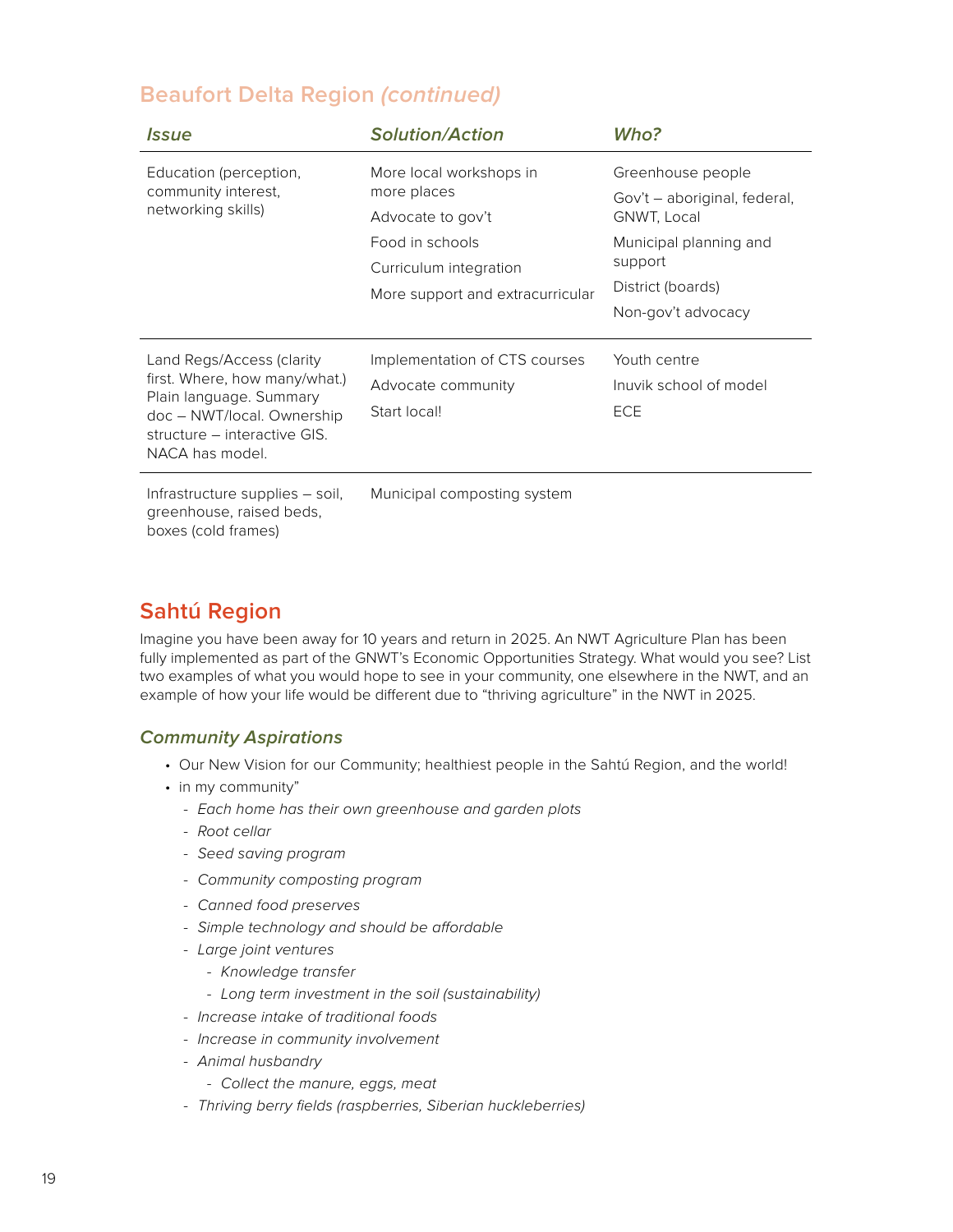- *- Community cold storage*
- *- More fresh fish*
- *- Involve youth*
- *- Community gardens*
- *- More gardens/greenhouses in homes including housing units and school*
- *- More commercial enterprises*
- *- local supply of compost*
	- *- Develop local sources of compost instead of importing*
	- *- Local tourism businesses can benefit*
	- *- 80% more gardens*
	- *- Less imports for vegetables*
	- *- More pigs, chickens, cows*
	- *- More families feeding themselves*
- *- Greenhouse*
- *- More training learn what and when to plant*
- *- Harvesting info. storage/preserves*
- *- Employment*
- *- Start-up funding in place funding programs*
- *- Able to feed own family from what you grow*
- *- Sustainable*
- *- Teamwork within family*
- *- Cheaper food*
- *- Healthier*
- *- My community*
- *- More workshops about gardening*
- *- learn recipes, make cookbooks*
- *- community garden has school involvement*
- *- sustainable gardens*
- *- teamwork within families*
- *- see more flower gardens*
- *- leadership*
- *- expansion of usable land*
- *- harvesting berries, making jam*
- *- Other Community Norman Wells*
- *- Local restaurants and hotels producing their own produce*
- *- Community composting*
- *- Sharing of produce*
- *- Increase growing capacity, e.g. Potatoes*
- *- Sell chickens, eggs*
- *- Greenhouse plants, flowers veggies, carrots, tomatoes, potatoes*
- *- Renewable energy wind mills; solar panels*
- *- School garden program*
	- *- Education in agriculture (secondary too)*
- *- Save money by having local food*
- *- Gardening program for the local school*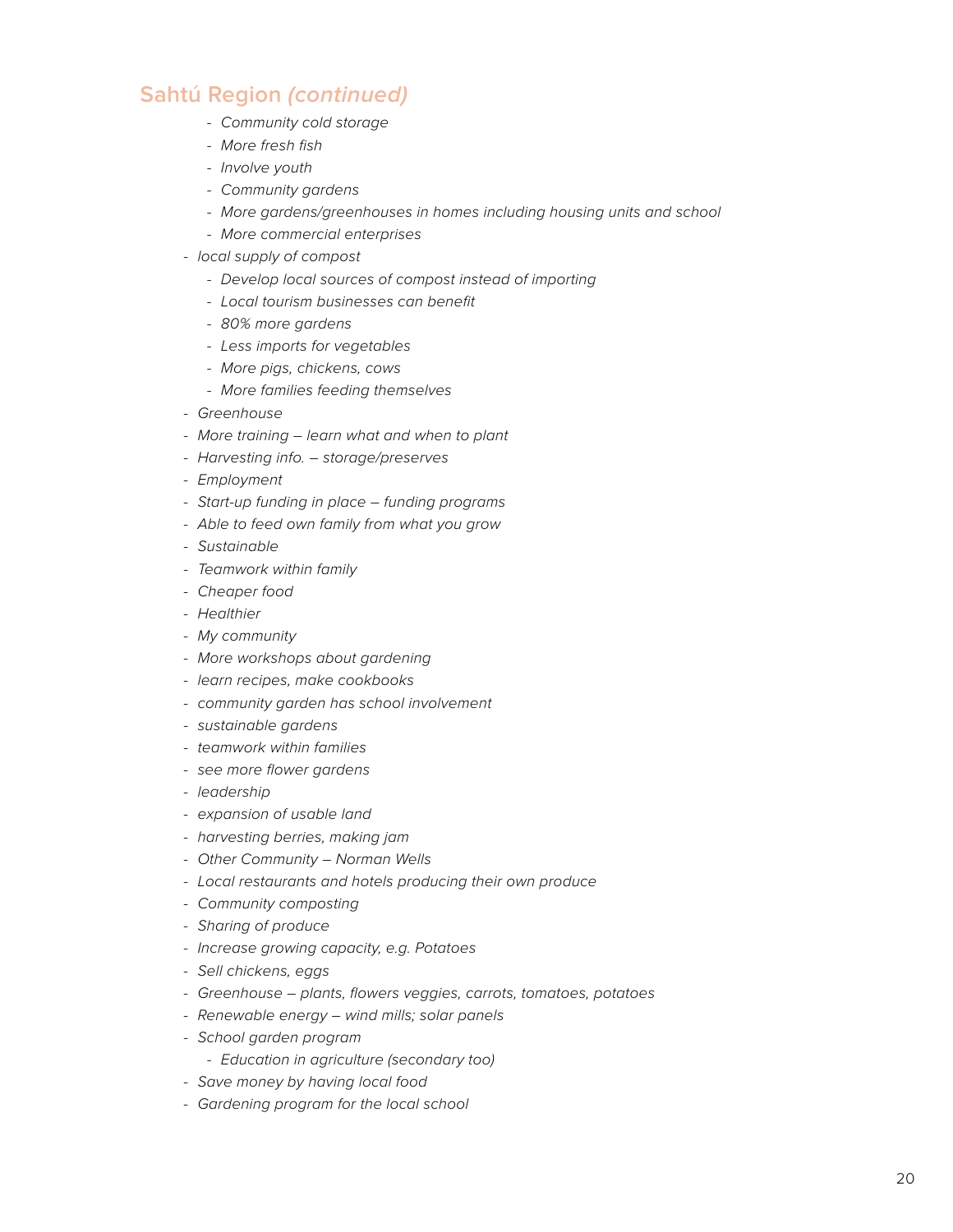- *- Summer jobs cleaning town, plant gardens,*
- *- cutting grass, clean the lake*
- *- Training for heavy equipment operators (big tractors)*
- *- Soil testing*
- *- Healthy food for healthy people*
- *- Community greenhouse*
- *- Composting site (community)*
- *- Community garden*
- *- Small scale home gardens*
- *- Community storage/cooler*
- *- Education/workshops*
- *- Community database*
- Benefits
	- *- Exercise*
	- *- Relaxing like meditation*
	- *- Like being on the land*
	- *- Know what you are eating*
	- *- Reward for work*
	- *- Youth learn healthy lifestyles*
	- *- Farmer's market every Saturday*
	- *- All year round greenhouses*
	- *- Children participating/involved*
	- *- Healthier people/less chronic diseases*
	- *- Water conservation*
	- *- Professionally trained young people*
		- *- Start in elementary schools*
	- *- Each household has a garden/compost*
	- *- Sell local produce to stores/public institutions*
	- *- Agri-tourism*
	- *- Organic/respect for the land*
	- *- Traditional medicine centre*

## *NWT Vision*

- Grant/funding programs for start-ups
- Training programs
- Publications "how to" books
- Reallocation of federal food programs
	- *- E.g. instead of subsidizing cans, subsidize produce growing*
- Gardening and agriculture as part of school curriculum
- Parent ownership
- Government support funding/grants for start up
- Donate to elders
- Sell on-line
- Community greenhouse year round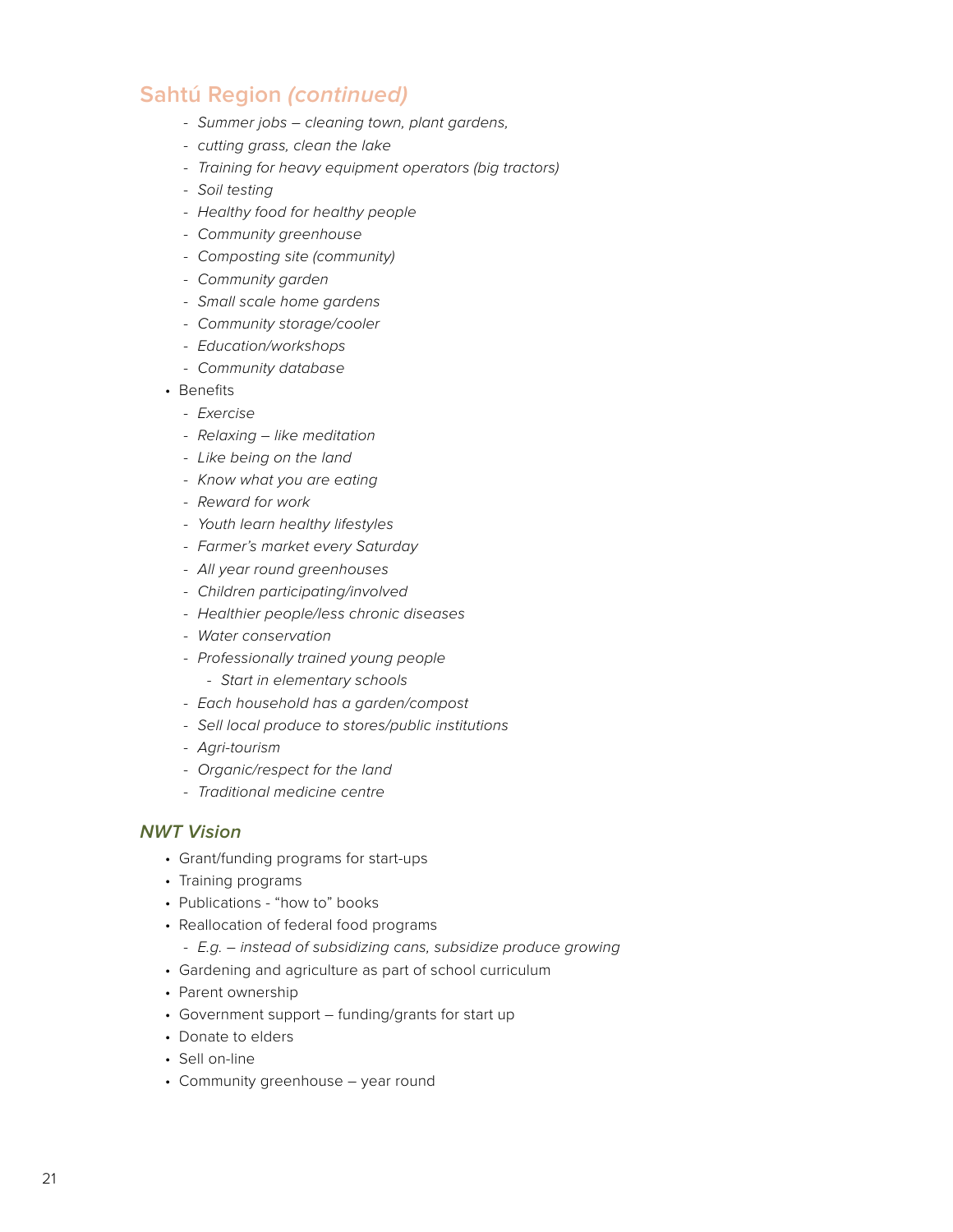- Community gardens
- More compost
- People working in agriculture
- More workshops in the school
- Chickens, pigs, cows, goats
- Farms
	- *- Berry*
	- *- Dairy*
- Machinery farm tractor
- Farmers' market
- Food production
- Fishing opportunity
- Scholarships
- Wild mushrooms
- School curriculum includes agriculture
- Cheaper fruits/vegetables - increase health and quality of life
- Organic produce
- School gardening program

## *Personal Contributions*

- Start small provide starter kits
- Talking
- Promoting
- Willing to pay more to buy local
- Speak to leadership re: importance
- Promote opportunities to northern living

## *Key Challenges*

What are the most significant barriers that will need to be overcome to realize your personal vision for "thriving agriculture" in the NWT in 2035?

- Consistency
	- *- Keeping people motivated*
	- *- Annual programming*
	- *- Never give up/never say die*
- Money
	- *- Volunteer burn-out (\$ does not cover labour costs)*
	- *- Community partnership/community service hours*
- Housing left over building supplies for boxes
- ECE social assistance comm. hours for labour hours.
- Work
	- *- Not enough time in the day*
	- *- Employer support i.e.: allow an hour or two to garden during the growing season*
	- *-* Specialized help for the summer (living in the community) with school gardens, help *with garden/plant problems*
- Each home has their own greenhouse and garden plots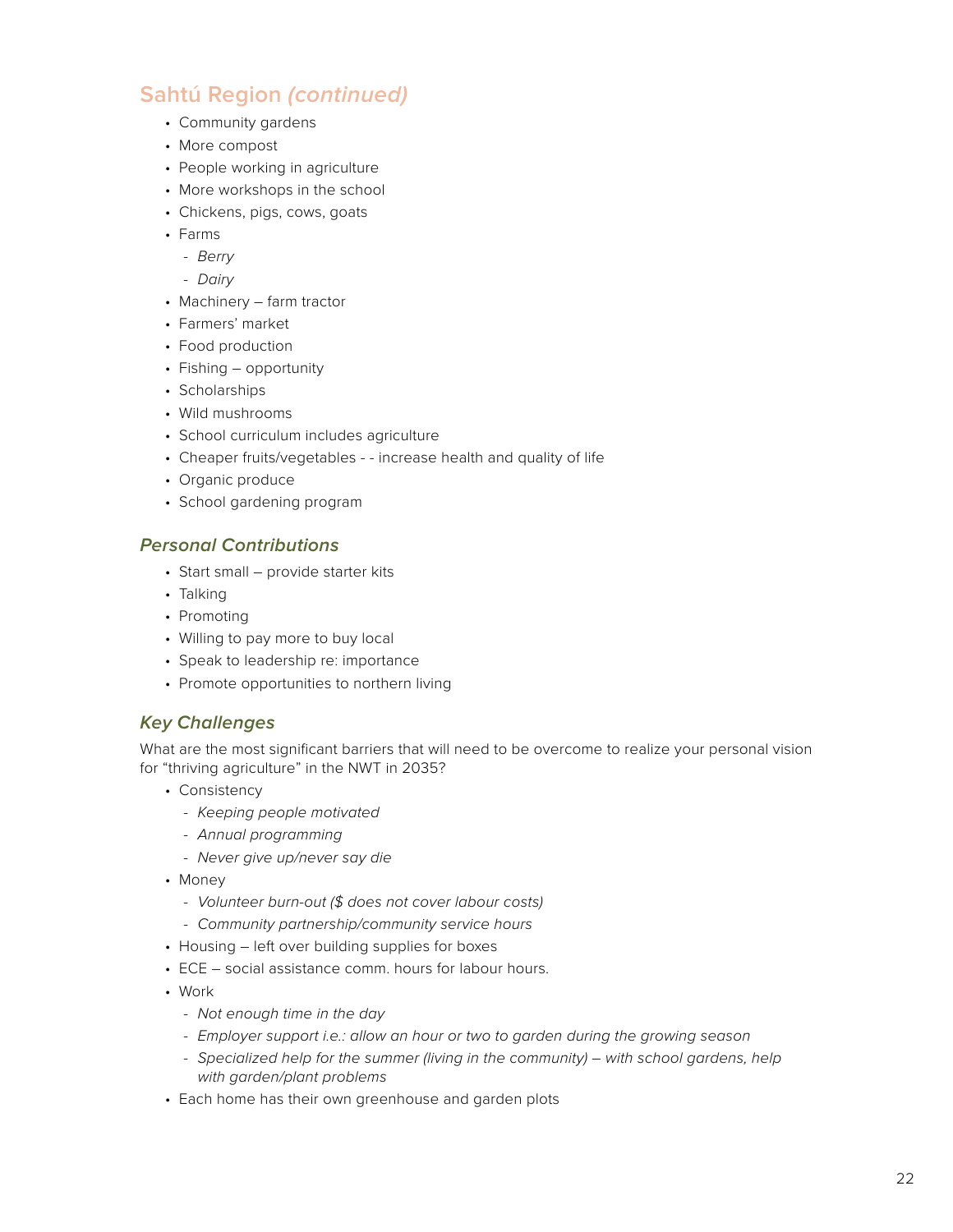- Motivation and attitude
- Location
- Soil
- Root cellar needed
- Set temperature greater than zero (not for long)
- Seed saving program needed
- Coordinator needed
- Community composting program
- Bears
- Costs for infrastructure and maintenance, tools
- Canned food and preserves
- Grow the food
- Supplies
- Greenhouses or agriculture: simple technology and should be affordable.
- Freight
- Large joint ventures
- Knowledge transfer
- Long term investment in the soil
- Requires permanent site
- Requires time, HR programs, elementary and adult education centre
- Increase intake of traditional food
- Requires time and supplies
- Lack of awareness and benefits
- Increase in community involvement
- Lack of interest
- Animal husbandry
- Collect the manure, eggs and meat
- No hay, no barns
- Certain plants can grow in 24 hr light
- Permafrost
- Grant programs for start-ups
- Training Programs
- HR and \$\$
- Reallocation of federal food program
- Politics
- Infrastructure ex. Places to preserve, extra freezer for storage, heated root cellar
- Committed people
	- *- Takes a lot of work*
	- *- Encourage with knowledge/support*
- If kids want to do something then parents get involved
- There are day camps to continue what starts at school
- Fear/lack of confidence
- Currently not busy (limited benefit kids get ownership
- Hesitation re: livestock
- Disease transmission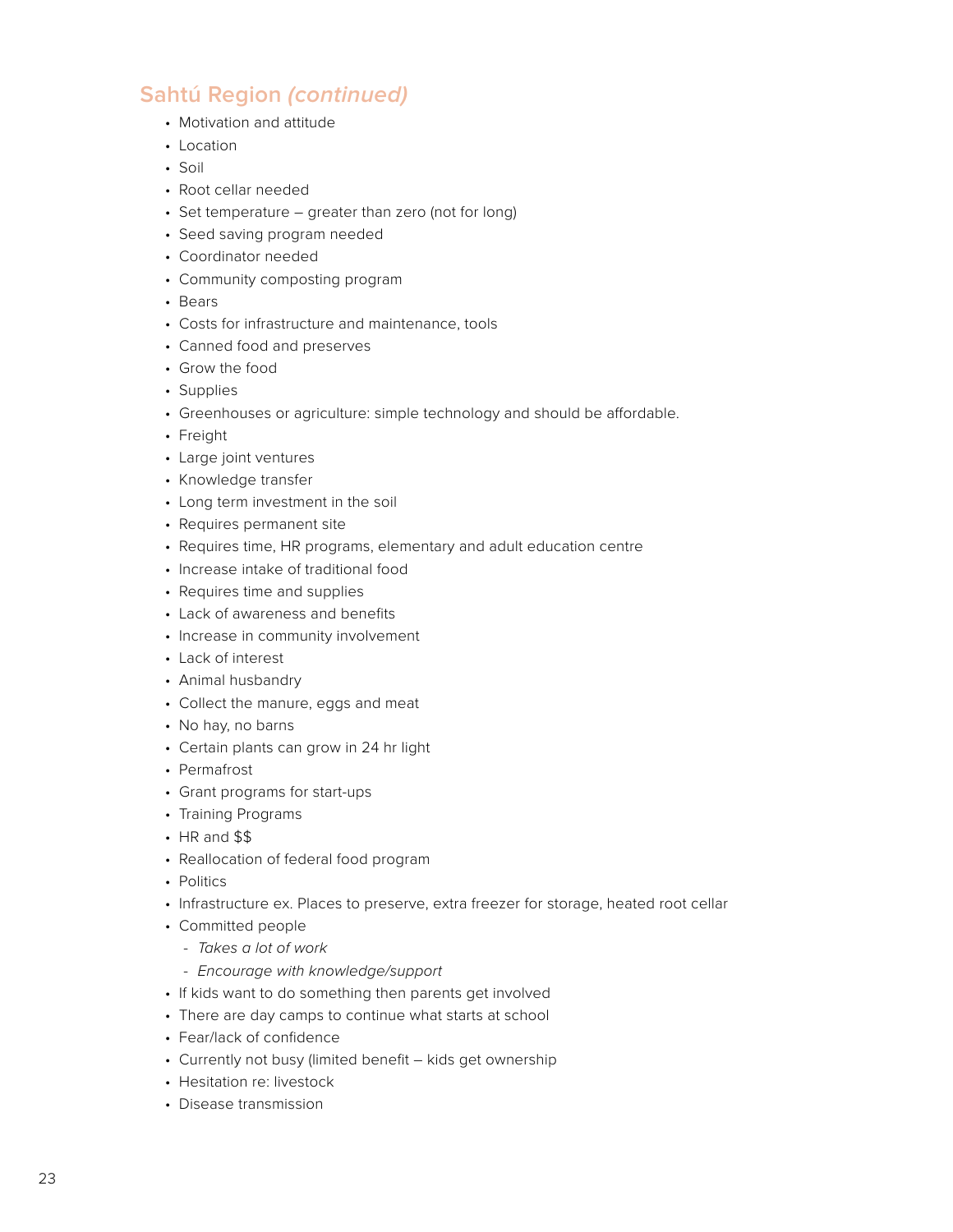- People harvest meat traditionally
- Weather in Délınę
- Too cold, need heated greenhouse
- Season too short on either side
- Plants need acclimatizing
- Climate, weather, Not enough sunlight
- *- Grow lights*
- Enough product is challenge
- Start small
- Communicate
- Need opportunities to inspire
	- *- Confidence*
	- *- Inspection*
	- *- Celebration*
- Language barriers need translation
- Utility and energy costs
- Transportation costs
- No agriculture lots available suitable land lots of dust in communities
- Lack of local agriculture supplies
- Knowledge goes with people training is needed
- Motivation and ambition
- Community compost
- Water irrigation systems none
- Traditional knowledge need to capture
- Cost logistics planning
- Funding to start a garden
	- *- Greenhouse equipment, seeds, plants, fertilizers, clothing*
- Summer is for fun (student)
- Leaders are hard to find
- Modern technology
- Permafrost thaw ruins the ground for growing
- Right location drainage
- Patience
- Commitment
- Resources
- Workshops community radio
- Capital projects greenhouse, community gardens
- Local knowledge elders
- Poor soil identify good ground around community, soil testing
- Season projects planning is needed season-specific ex. fish, berry, mushroom season
- Motivation how to get people interested
- Active/reliable workers/volunteers to run/maintain
- Vandalism could be an issue
- Lack of knowledge/education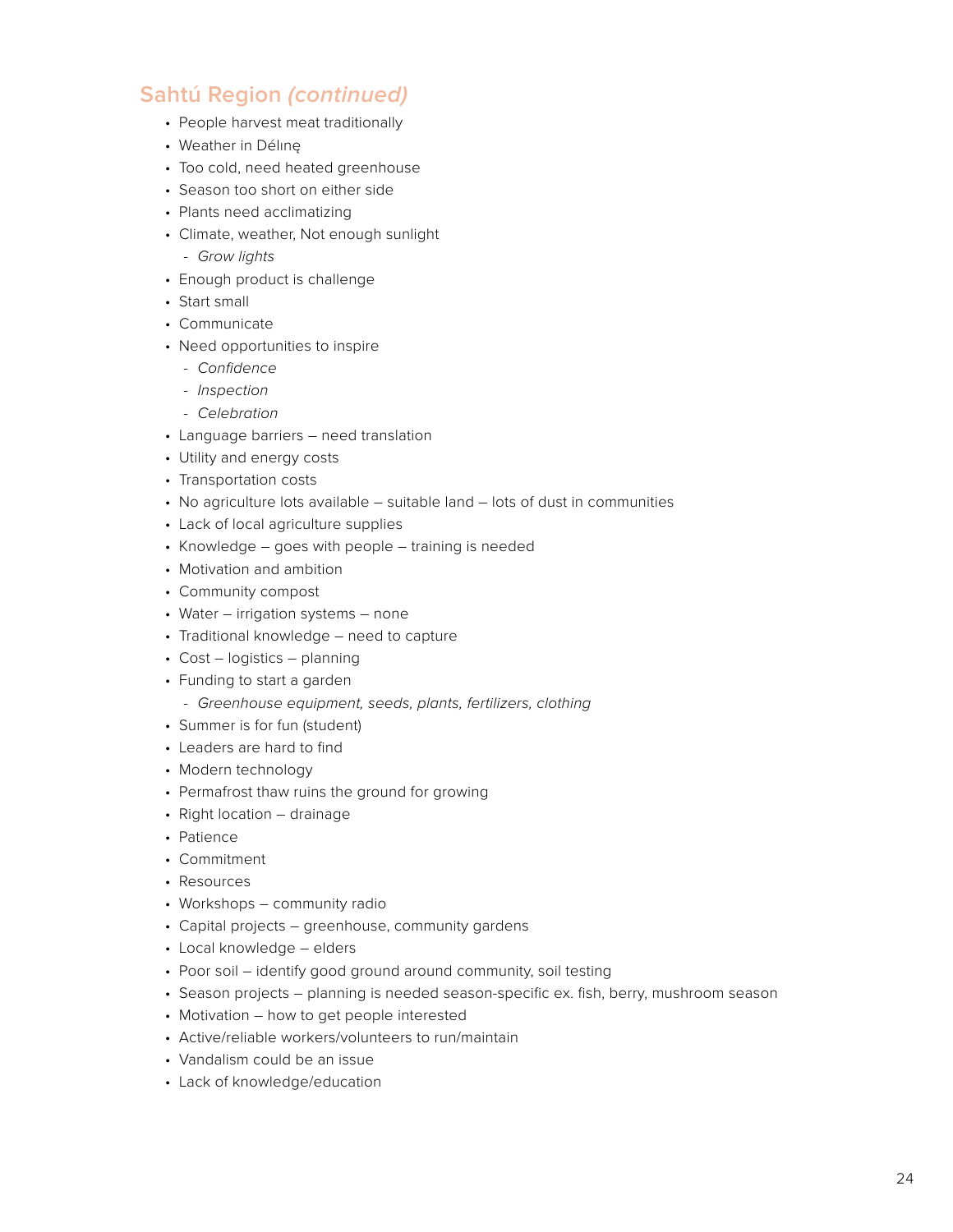## *Key Action Priorities*

Thinking about everyone's visions and challenges you heard today, which do you think are the top three issues that should be dealt with? What actions should be taken and by whom?

| Permafrost and short growing                                 |                                                                                     | Who?                                                                                                |
|--------------------------------------------------------------|-------------------------------------------------------------------------------------|-----------------------------------------------------------------------------------------------------|
|                                                              | Build better facilities and                                                         | Greenhouse people                                                                                   |
| season and long cold winters                                 | infrastructure                                                                      | Gov't - aboriginal, federal,<br>GNWT, Local                                                         |
|                                                              |                                                                                     | Municipal planning and<br>support                                                                   |
|                                                              |                                                                                     | District (boards)                                                                                   |
|                                                              |                                                                                     | Non-gov't advocacy                                                                                  |
| Lack of funding and high cost<br>of utilities/transportation | P3 partnership Investment                                                           | Public, private                                                                                     |
|                                                              | Alternate energy sources (solar,<br>wind, bio-fuel)                                 |                                                                                                     |
| Leadership/acceptance/<br>education                          | High school subject/training<br>programs/horticultural university                   | High school teacher/Aurora<br>Research Institute partner<br>with the Inuvik community<br>greenhouse |
| • Cost - more funding required                               | • Lack of soil/land - community run compost pile, more designated agricultural land |                                                                                                     |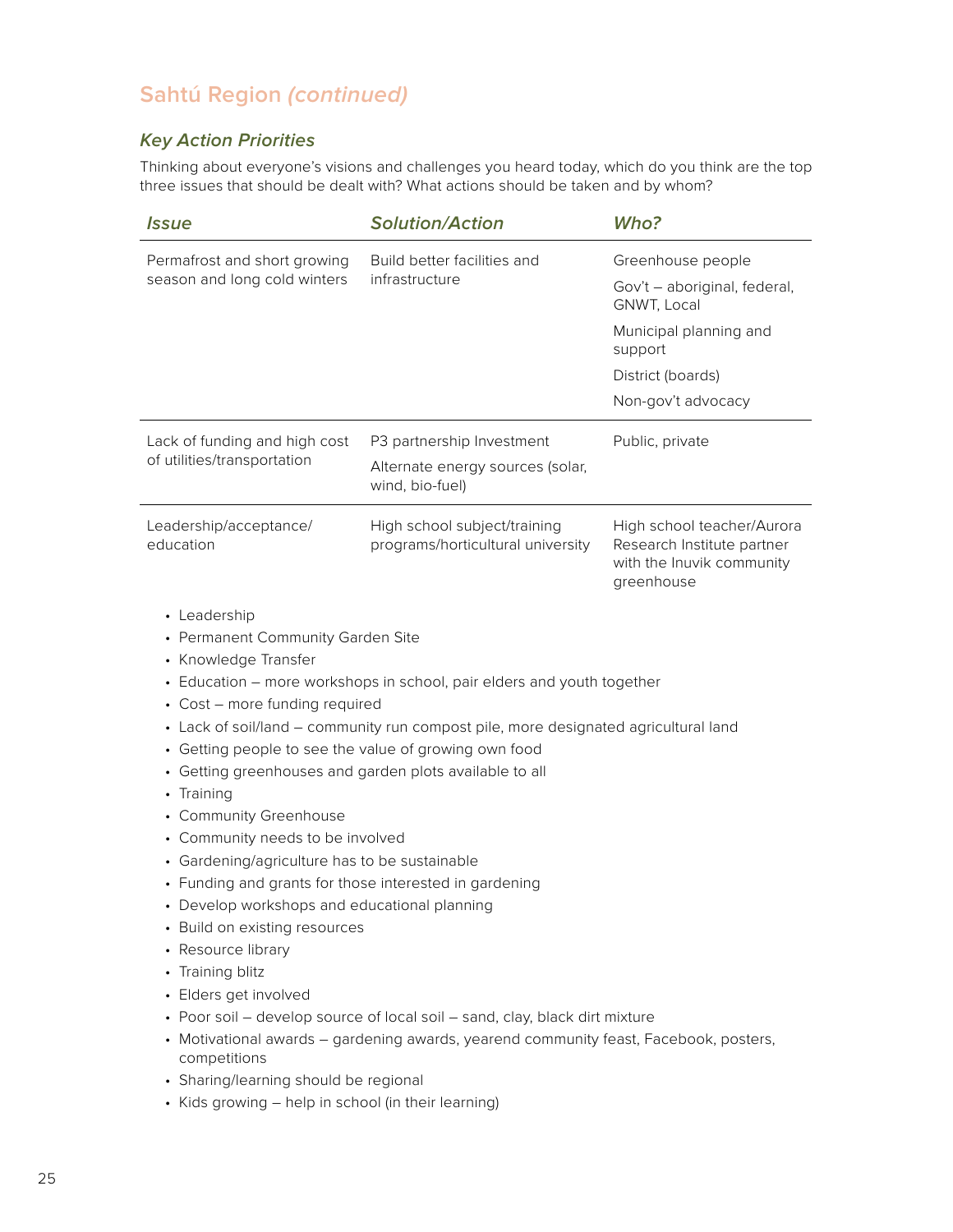- *- Fundraising (selling what they grow)*
- Integrated into everyday life from growing/preserving
- Community freezers (storage)
	- *- Ex. Especially northern not wasting food*
- Encourage sharing
- More segregation at landfill including composting cleaner
- Community compost one has started in Délınę
	- *- More training needed*
	- *- Have more training*
- Dogs/mutts getting into gardens people need to train dogs
- Bylaw officers can help keep gardens secure
- Build ownership with youth
- Acknowledge volunteers
	- *- Annually, nationally*
	- *- Hamlet role (leaders)*
- Leaders need to get involved
	- *- Get hands dirty*
- Infrastructure includes garden
	- *- Greenhouses/gardens need to be at school*
- Agriculture exchange
	- *- Tour other sites*
	- *- Bring in experts teachers*
- Training
	- *- Start with small brochure*
	- *- Starter kits*
	- *- Young camp inspire kids*
	- *- Hamlet* 
		- *- Hire summer students with agriculture skills*
		- *- Ag exchange*
	- *- Funding requirements*
		- *- Fundraising*
		- *- Partnerships local, GNWT, national governments*
		- *- Grow hemp*
- Infrastructure
	- *- Business partnerships (sponsors transportation)*
- Supplies
- Identify local teachers
	- *- Plan workshops now for next year and prepare infrastructure*
- Access to resources
	- *- NW: black dirt where do we access it?*
- Lake of community engagement
- Where to apply for funding?
- Finding good areas to garden
- Finding a person to teach gardening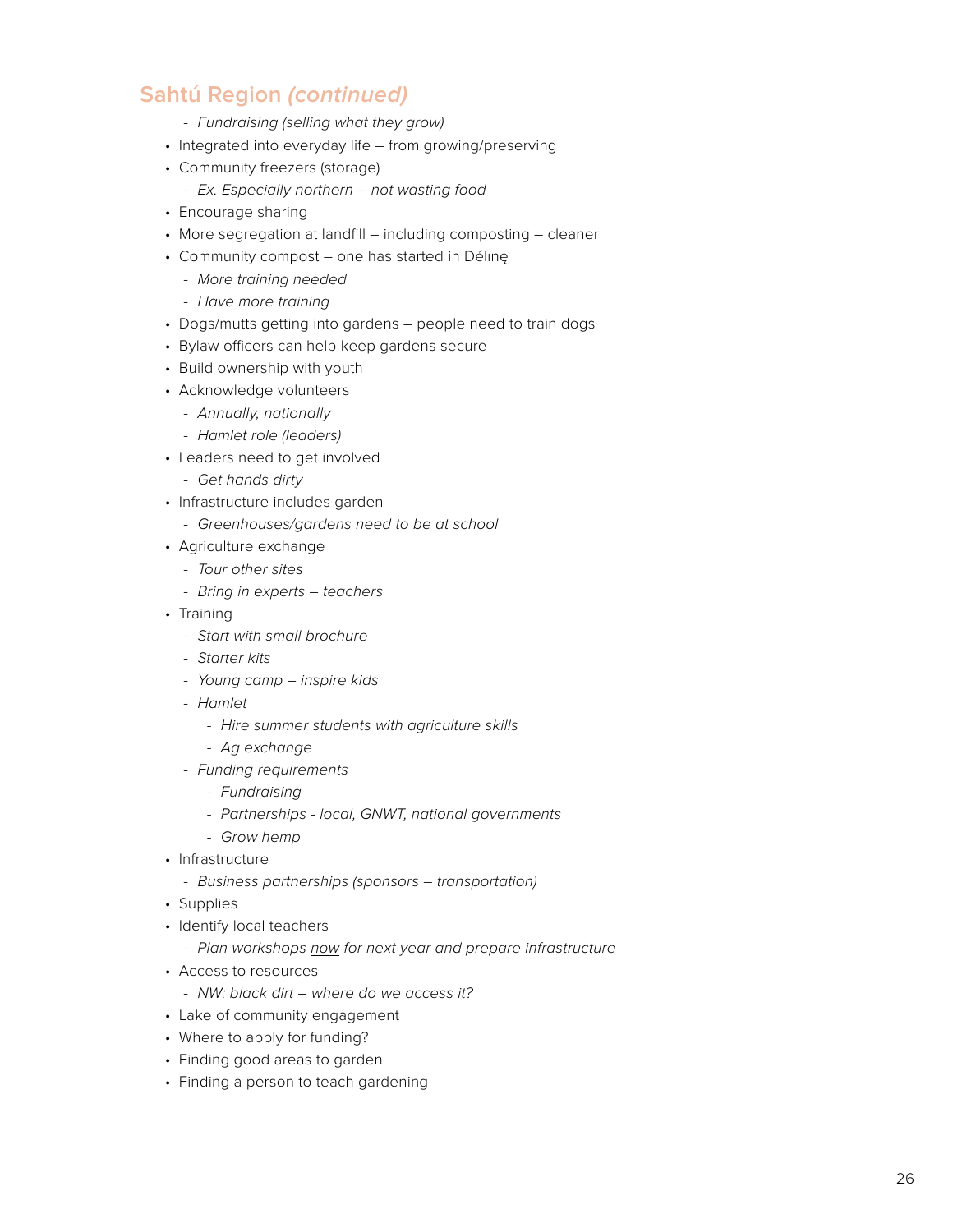- *- Regional/community summer staff*
- *- Visit spend time in communities*
- Lack of support
	- *- Volunteer burnout*
- Selling produce and animals goes against cultural values
- Communication
	- *- Advertising*
	- *- Getting the word out*
- Getting people to understand and accept that local grown food can be better than storebought food

## *Other Input*

- Hire local people who can train
- Délınę more education; videos, how to plant potatoes; Hands-on (bring things home) ex. composting
- Soil testing
- Harvesting
- Planting/seedling starting
- Expertise agrologists
- Preserving workshops
- Accessible supplies
- Buy seeds in communities
- Tool lending (community)
- Soil (Délınę took advantage of winter road to bring in manure)
- Preserving supplies
- Worms
- Could stock in one central community
- Good soil
- Good location, sufficient land (now)
- Annual trade/share with workshops
- All communities meet and trade once annually
- Different foods and share knowledge
- Polar eggs sold locally
- Local food in stores
- Local people become suppliers
- Excess sold at stores
- Communities build own greenhouses
- Greenhouses for individuals
- Need local, permanent resource person
- How-To Book (frequently updated)
- Community self-sustained
- Community garden market
- Employment through agriculture
- Operator (equipment)
- Summer students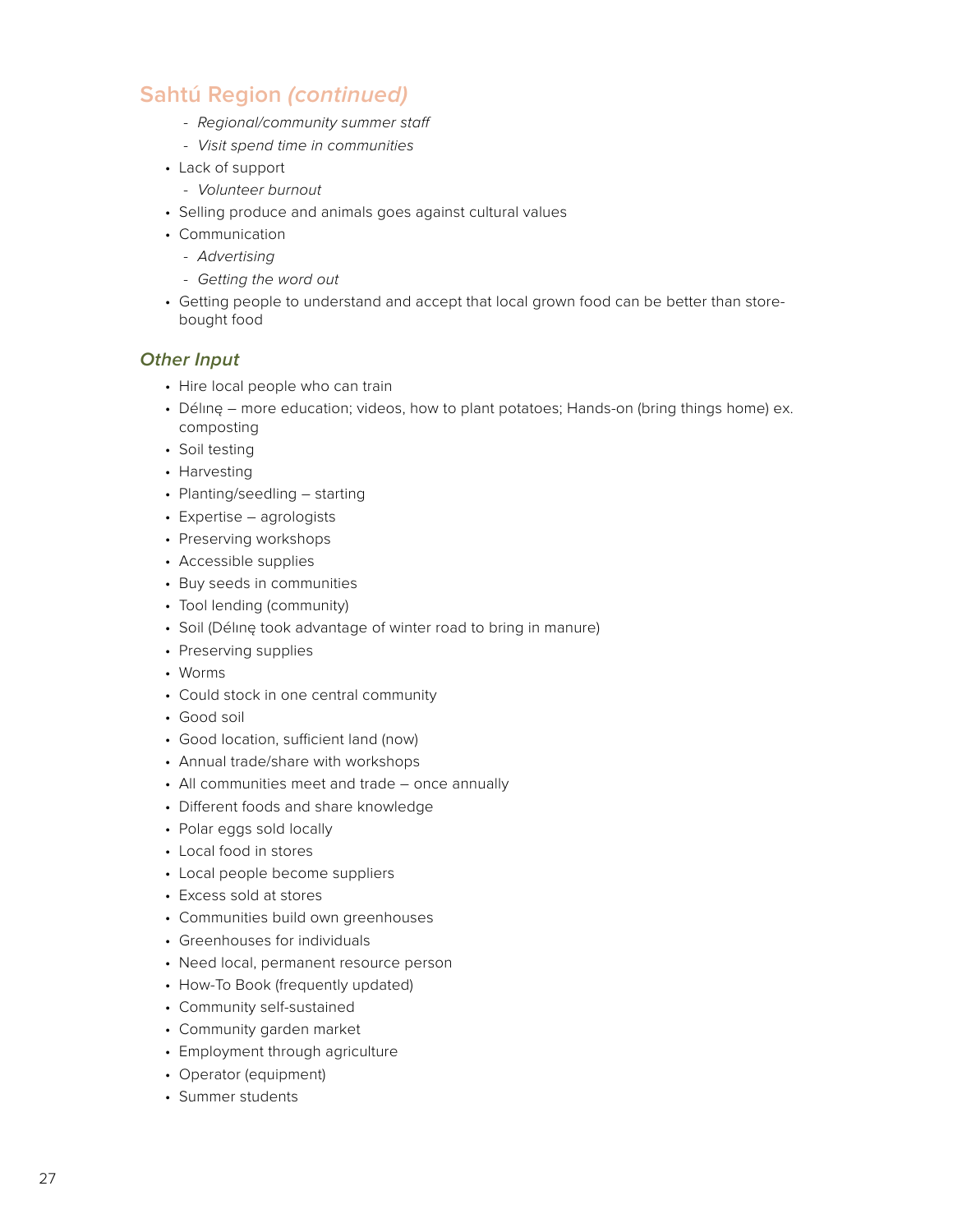- Part of education start young
- Sharing/interaction/partnerships between communities
- One larger garden/flowers/trees in a place that is welcoming for everyone
- Easily accessible
- Central location
- Within walking distance

## **North Slave Region**

In person workshops in the Tłîchô region were not achieved in spite of efforts to do so because of a busy regional schedule during the consultation months. The team was able to hold a phone interview with the Senior Administrative Officer (SAO) in Gamètì, who has coordinated several food production projects in that community.

The discussion covered the recent history of food production in Gamètì, its current context and the vision for future initiatives. An earlier gardening initiative was undertaken at the hotel site so that locally grown food could be served as part of hotel meals. Once the SAO began working in the municipal government, the gardening initiative was expanded to respond to the five year goals identified by community members in their strategic planning initiative.

Gamètì currently boasts 43,000 square feet of gardening space and has received a large greenhouse that will be operational in the 2016 summer season. Heat from a wood boiler burning locally harvested cordwood will extend the growing season. Community staff is propagating trees to replant cut areas to ensure that wood harvesting is sustainable. More recently, small livestock has also been added to the initiative with meat chickens, egg chickens and hatchery chickens. The community also has goats and hopes to add pigs and rabbits.

The garden is divided into regions with various co-operative groups taking responsibility for their respective sections. Groups include: the health centre, community employees, the council, the high school, out-of-school youth, mothers and elders. About sixteen families and an estimated fifty people are actively involved in the upkeep and harvesting of the gardens. Ten percent of everybody's harvest is saved so that seeds can be kept for the subsequent year. Two student interns are planting, watering and weeding as summer jobs supported by the Department of Education, Culture and Employment. Gamètì also maintains an emphasis on experimentation. Rice and corn have both been attempted with the corn doing well but the rice proving to be an inappropriate crop for the region. In the future, the community will be experimenting with sorghum and sunflowers in an effort to identify an appropriate locally grown feedstock. Fireweed has been used as a feed with the goats responding well. A next step is to strengthen youth involvement with a more elaborate high school program. Students will be responsible for gardens and small livestock with an emphasis on maintaining the initiative as a sustainable small business. Additional investments in preservation and marketing are also planned.

Initiatives in Gamètì have been supported by the GNWT through the Departments of Industry, Tourism and Investment, Health and Social Services, Municipal and Community Affairs and Education, Culture and Employment.

Ultimately, the community's vision is to be self-sufficient in food.

Summary of recommendations for GNWT Agriculture Strategy:

#### **1. Food production needs to be approached with community development principles.**

The success to date of Gamètì's programs is attributed largely to the collaborative planning approach that was used. The municipal government worked with a broad range of community members to identify a shared vision and goals for community development as well as to identify those challenges that prevented objectives from being achieved. A focus on food production emerged from that vision because it focused on a variety of identified goals including: training skilled workers; being self-sufficient in food by complementing harvested meats with locally produced fruits and vegetables; and targeting poverty by producing healthier, more affordable food options.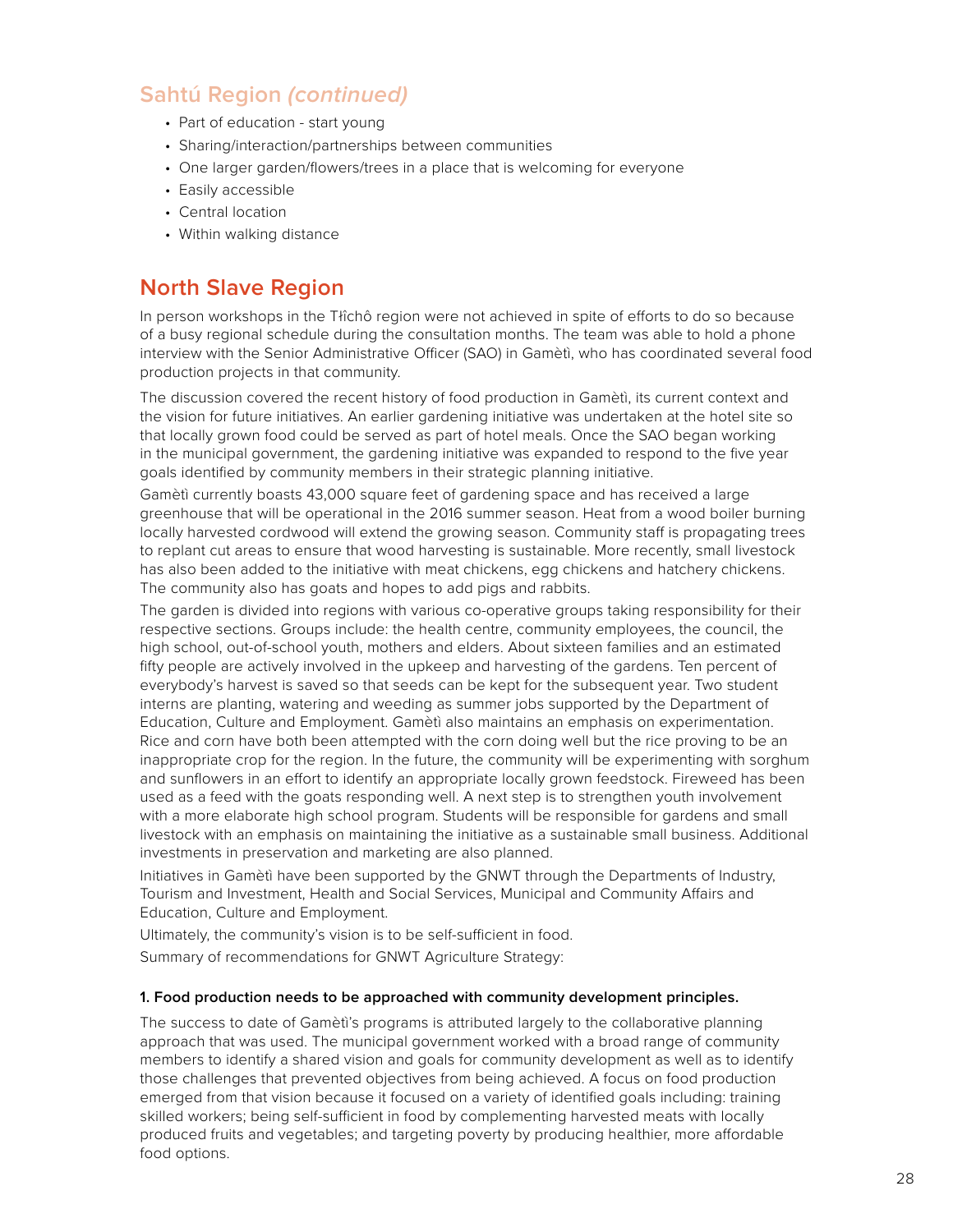# **North Slave Region** *(continued)*

#### **2. Small changes and steps need to be valued.**

With small numbers in NWT communities, improving opportunities for even one family has value.

#### **3. Focus on training and economic development opportunities.**

Gamètì's food production initiative is conceived as training and economic development. Learning food production skills is one approach to increasing individual skill members and is complementary to other local initiatives such as training in small vehicle mechanics and sewing.

#### **4. Support local opportunities for hands on training**

Training for individuals that requires travel to regional centres or to Yellowknife can be challenging because it requires separation from family members and often presents several distractions that detract from study and learning opportunities. Opportunities for hands on learning and skilled training in place will be central to the success of initiatives in small communities.

#### **5. Support marketing to create a recognized product**

There will be increasing opportunities for sales of excess produce with additional investments in preservation and marketing.

#### **6. Support research and ensure results are communicated in plain language**

Those that will be using research results are not academics and research should be presented appropriate to its target audience. GNWT can support research in various places so that learning is spatially relevant with the resulting knowledge housed in a centralized area.

## **Yellowknife Region**

Imagine you have been away for 10 years and return in 2025. An NWT Agriculture Plan has been fully implemented as part of the GNWT's Economic Opportunities Strategy. What would you see? List two examples of what you would hope to see in your community, one elsewhere in the NWT, and an example of how your life would be different due to "thriving agriculture" in the NWT in 2025.

#### *Community Aspirations*

- Farm huge garden and a place to sell commercially
- Fish plan established, berries and dry meat, dry fish (smoked)
- Commercial greenhouse
- Commercial agricultural plots
- Berry farms
- Commercially grown chickens, eggs, cows
- Fertile soil/gardens for everyone L or S
- Local commercial agriculture thriving which is driving down nutritional food costs
- Every house with arable land has a garden
- Community gardens within a km of every resident
- Market gardens surrounding YK
- Small animal production chicken, goats, rabbits, etc.
- Con Mine geothermal being used to power a commercial greenhouse
- Community: helping; sharing; support; self-sufficiency
- Selling: market; direct
- Growing food: meat/livestock limited to small animals north; root crops (storable); others that can be frozen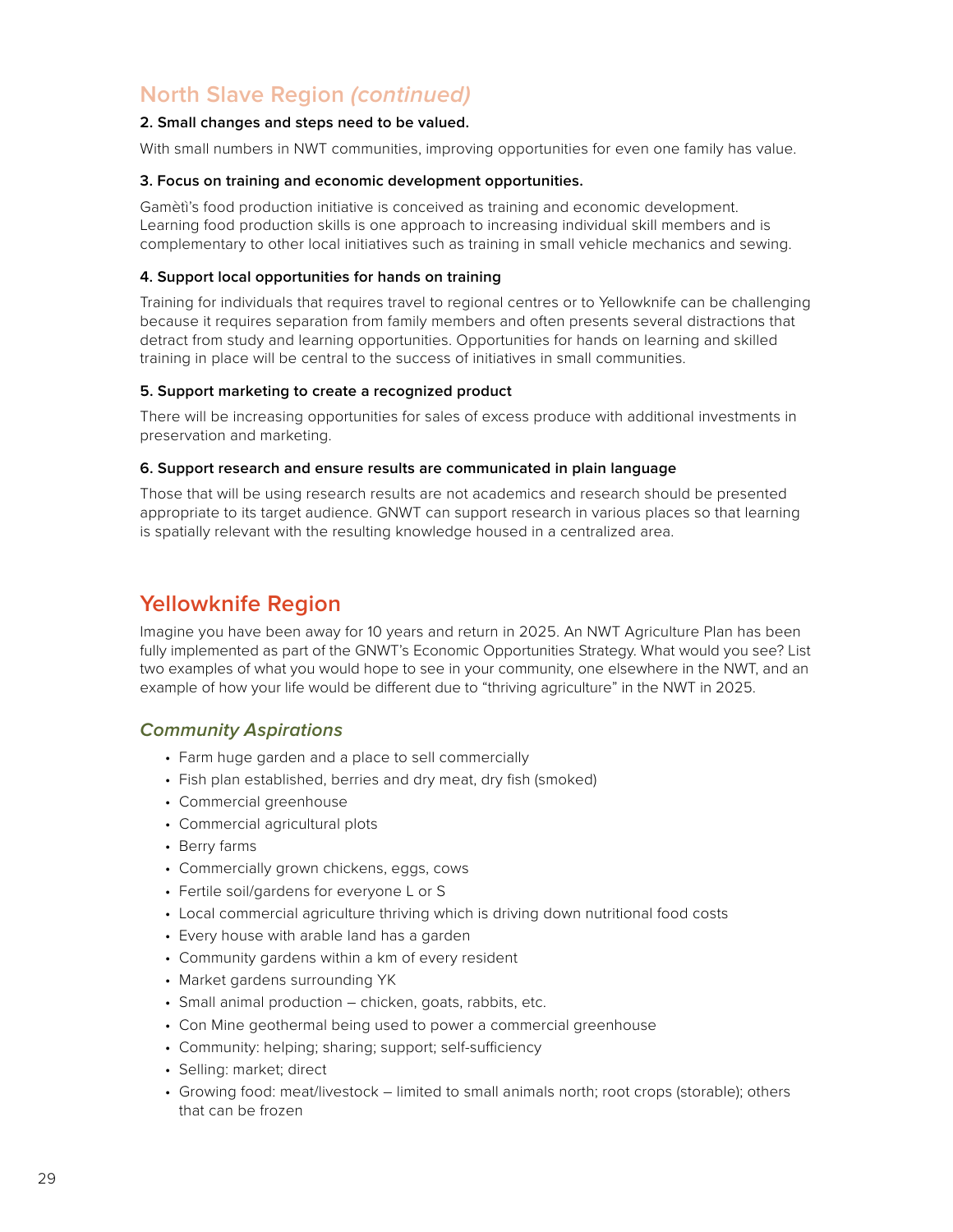- Infrastructure: greenhouse (geothermally heated); commercial space/market; freezer/cold storage
	- *- Leverage existing community freezers*
- Local food growers could make a living from growing (career)
- Less lawns, more gardens
- Reduce price of local vegetables
- Commercial size greenhouse that uses solar panels, biomass, etc.
- Supportive food systems ability to package, distribute and sell
- Anyone that wanted to garden, would have access to a plot
- More readily available resources to growers would be easier if available locally rather than having to ship up
- Education knowledge to grow in this climate
- Part of school curriculum
- Green produce growing everywhere
- Perception shift that it is possible to grow in NWT
- Healthy local food if available and affordable
- Locally run agriculture businesses where money stays in community
- Creating jobs in community
- Land grants; Government \$\$ to prove viability
	- *- On a schedule that doesn't' reflect fiscal year*
- Rooftop gardens covering parking lots
- Growing 50% of our food locally
- Training institute established in Yellowknife
	- *- Offshoot/satellite to Hay River Main Campus*
	- *- Law against lawns*
- Defining agriculture for NWT, YK
	- *- Making sure that it is a unique and WT specific definition that underscores food systems*
- *- Husbandry, harvesting, growing*
- Beautification edible landscapes
- Soil availability programs
	- *- Taking compost to the next step*
- Food systems as a centerpiece to community priorities where everyone has a place
- Front lawns for garden (refer to 50%)
- 20 produce vendors at Yellowknife farmers market (local) - NWT
- Animals goats, chickens, cows have a place in urban food systems
- Tiny houses big landscape
- Land use planning strategy to find solutions to land access issues
- YK Agricultural Policy (Food System) realized
- Implementation/endorsements Yellowknife Food Security
- GMO free, organic, NWT agricultural strategy with Regional Variance based on principals of agro-ecology.
	- *- Concepts here would apply to regional centre plans supported by GNWT \$/ Infrastructure, Policy, Economic program support*
- Mechanisms to support an increase in land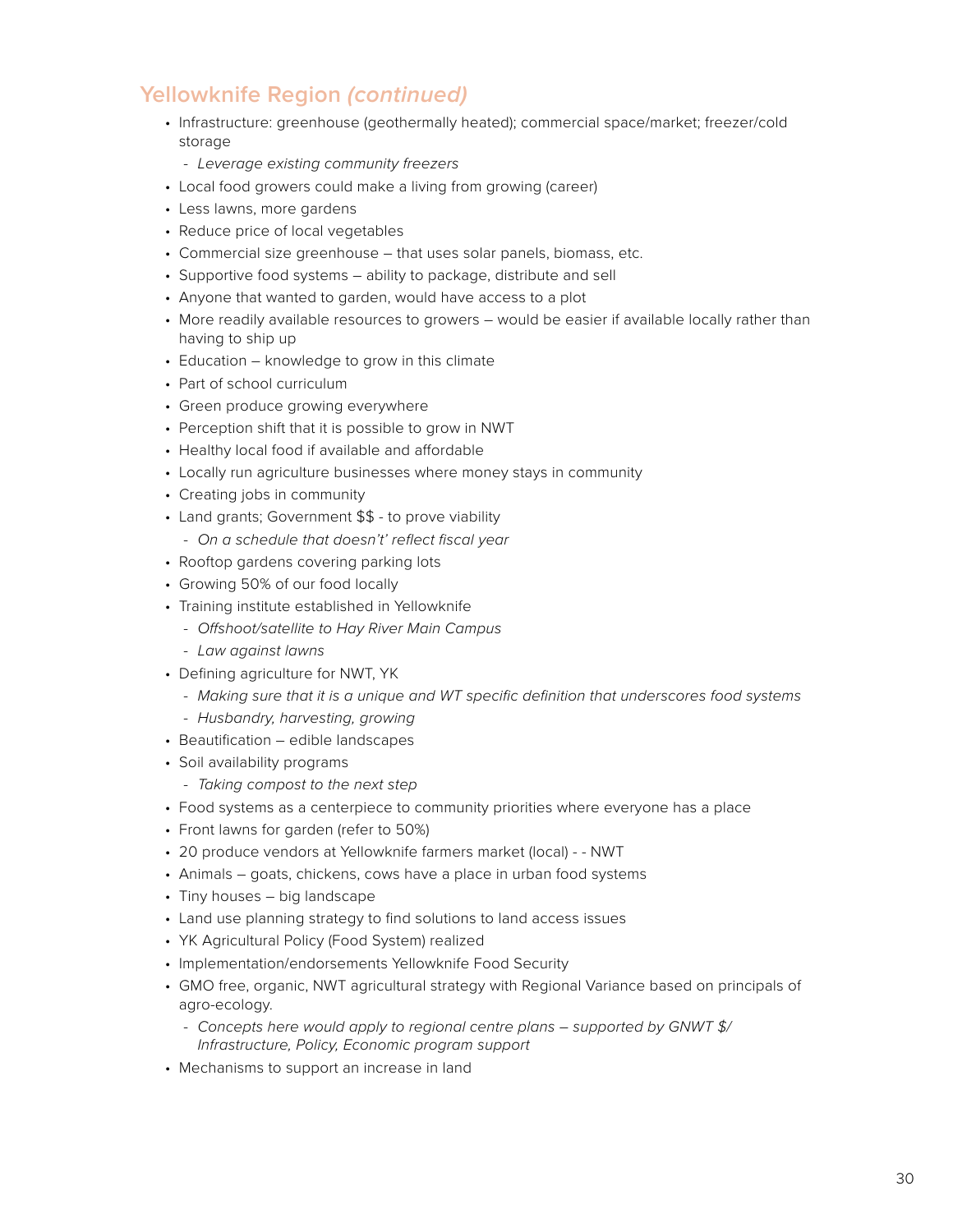- Extension worker expertise available
- Northern master gardener program

#### *NWT Vision*

- Every community in NT is overall sustainable.
- Agriculture growing
- Selling food
- Fish plant, etc.
- East NT community thriving in their agri-niche and taking part in commercial food market territorially
- Food security is not an issue!
- Each community has unique strengths that can be tapped into and used.
- Communities with good soil will grow crops and sell food within the North
- Food production within facilities, using southern exposures
- Space for growing food, and food production in winter
- Access to land for growing/gardens
- Community food storage (winter)
- Small = scale animal husbandry (i.e. co-op approach)
- Maximum levels of local food production possible
	- *- Replace imports*
	- *- Reduce food insecurity*
- Teaching food production in school curriculums
- Recognition of all values for good
	- *- Health*
	- *- Culture*
	- *- Cost*
	- *- Self-sufficiency*
- Traditional harvesting: working with nature's cycles to help supplement local food production
- Reduce quantity of produce that we import and grow locally
- Specialize in what does well here
- Include egg, livestock
- Creating local manures and soil amendments
- Funding needed for infra (e.g. Large greenhouse) that is tied to produce being grown locally and non-GMO
- Programs that are working against each other (e.g. Nutrition north not supporting local potatoes in NW)
- Cost of land is a barrier
- Lack of interest at political level that would otherwise result in:
	- *- Policy*
	- *- Funding, taxation, programming*
	- *- On the ground action*
- Import replacement

## *Personal Contributions*

- Teach by example
	- *- To grow her own to cover 6 months of need*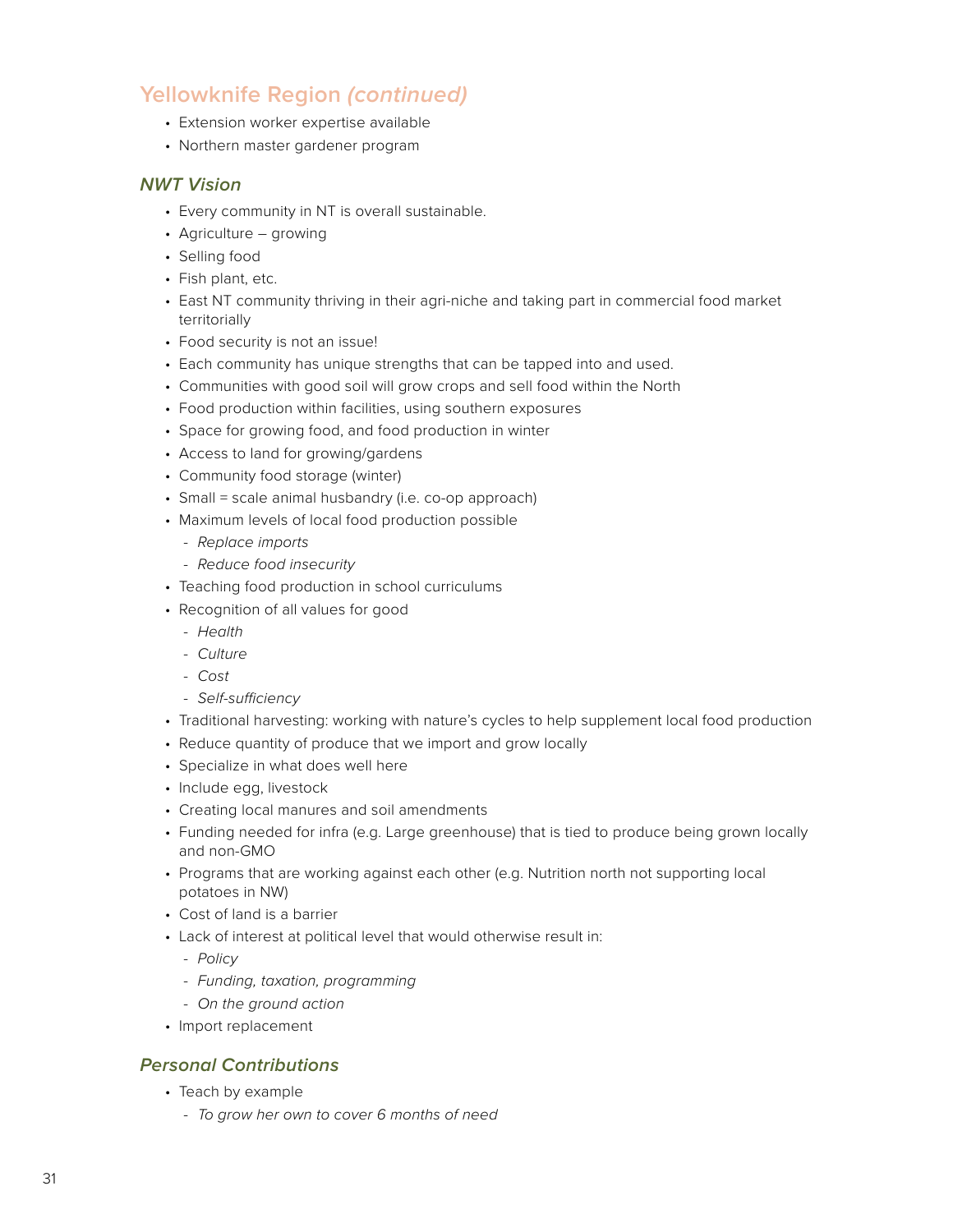- *- Benefit from Farmers Market greatly. Would like other communities to have a Farmers Market*
- Helping out anyone who will want to start a garden
- Strongly support buying locally
- Provide a voice for citizen concerns in the area.
- Experiment with growing more with less work (e.g. Irrigation)
- Managing pests
- Being an end user buying local
- Spend more time outside and less in office
- Buy "NWT First"
- Track produce grown

## *Key Challenges*

What are the most significant barriers that will need to be overcome to realize your personal vision for "thriving agriculture" in the NWT in 2035?

- Government has created obstacles (at one point we were self-sufficient)
- Inadequate policies to promote dependency
- Policies promoting dependency
- Land accessibility
- Access to high quality soil
- Transportation costs
	- *- Getting supplies in (animals, feed)*
	- *- Sharing produce*
- Lack of training and support in communities
- Lack of support for local leaders and trainers
- Local learning opportunities
	- *- Longer term support for NFT participants as trainers*
	- *- Train as teachers and support*
- Local interest/willingness and ability to participate in work aspects
	- *- Confidence/skill*
	- *- Support*
- Storage would like to keep for community feasts
- Financial resources
	- *- Knowing about it and how to access*
- *- Ability*
- Knowing how to price food your produce making the business case/model
- Start-up costs
- Availability of soil
- Knowledge
- Overcoming supermarket (price, convenience)
- Competing with wage economy
- High turnover of northerners
- Short cool growing season
- Infrastructure short-comings
- Continuing support for existing infrastructure (e.g. Garden built but not continued)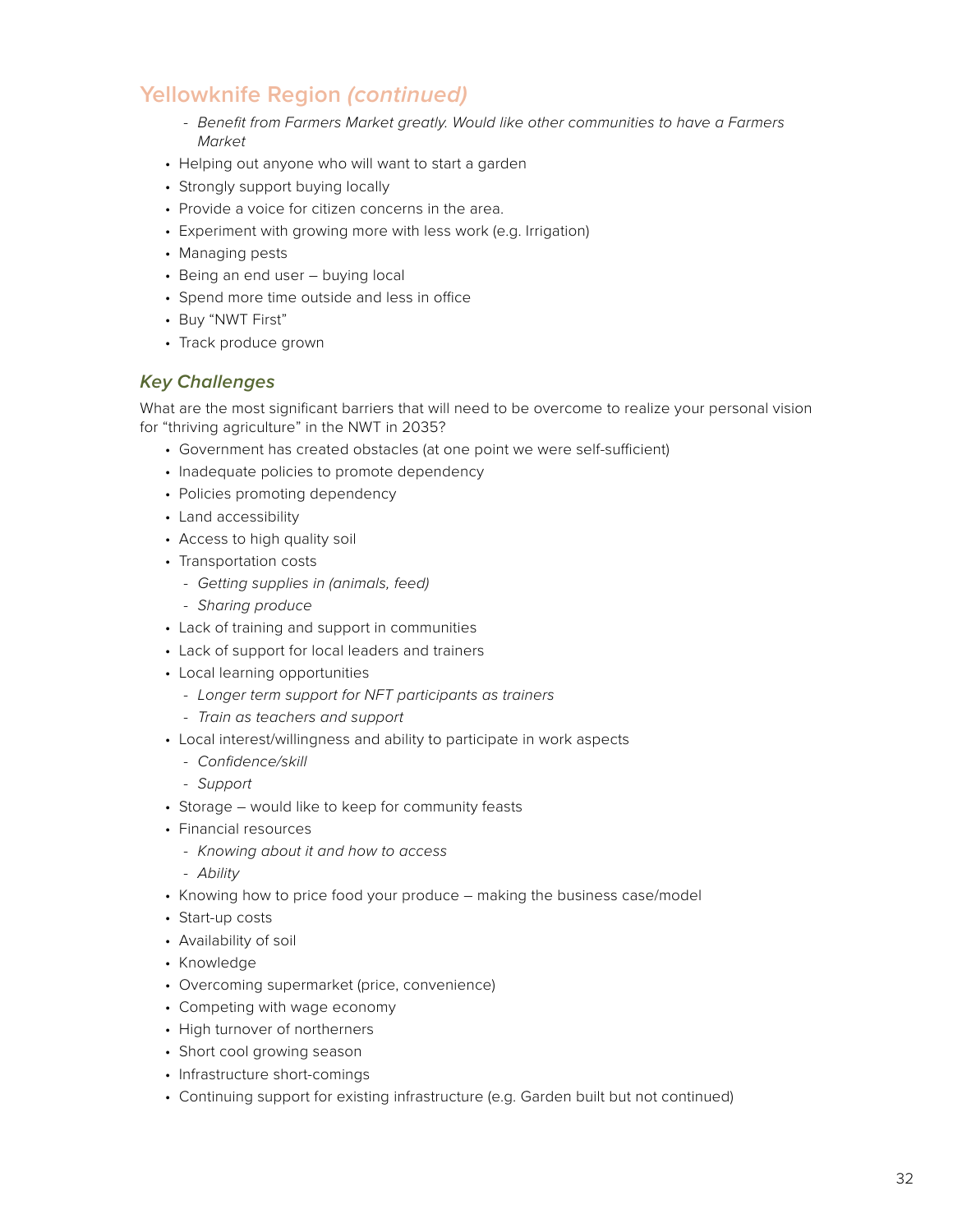- Lack of interest/awareness of connections to participate
- Communication
- Contaminated soil and no program for making sure contractors are selling soil that is fit for growing
- Need more research
- Climate change may bring more pests need research to prepare.
- Shift in attitude and making food systems a NWT priority
- NWT Government policies current undermining northern food growing ventures.
- Soil availability
- Land availability
- Research and availability to research previously conducted.
	- *- Lack of an information clearing house*
- Lack of government support/funding
- Lack of access to credit/loans eco. to business creation
- Lack of community capacity to realize the development of a food system vision
- Access to community grants for food system development
- No access to neighbourhood to open space for community gardening
	- *- Self-organizing groups*
- Organizational/ownership
	- *- Barriers to maximizing the benefits of local food systems*

## *Key Action Priorities*

Thinking about everyone's visions and challenges you heard today, which do you think are the top three issues that should be dealt with? What actions should be taken and by whom?

- Access to long-term suitable, secure land
	- *- Individual: be active, participate; get municipal/city support policies give access to land, land clearing, identify land for growing*
- Funding accessible (GNWT)
	- *- Clarity on where Growing Forward funds go*
	- *- Make pot of funding available to individual and organizations remove barriers, easy to access*
- Community Leaders, Champions and Ability
	- *- Give people land access and funding and the rest takes care of itself.*
- Leadership!
- Continuity
- Knowledge
- Marketing (increase value consciousness)
- Community Collective (NFTI?)
- "Be the change . . .
	- *- Supporting passionate individuals*
- Realignment of programs and funding to reflect the understandings identified through the development and consultations of this Strategy
	- *- EX:NN; Food Charter; GF2*
	- *- GNWT policy, bylaws, municipalities, land access*
- Planning for climate change
	- *- Holistic in approach*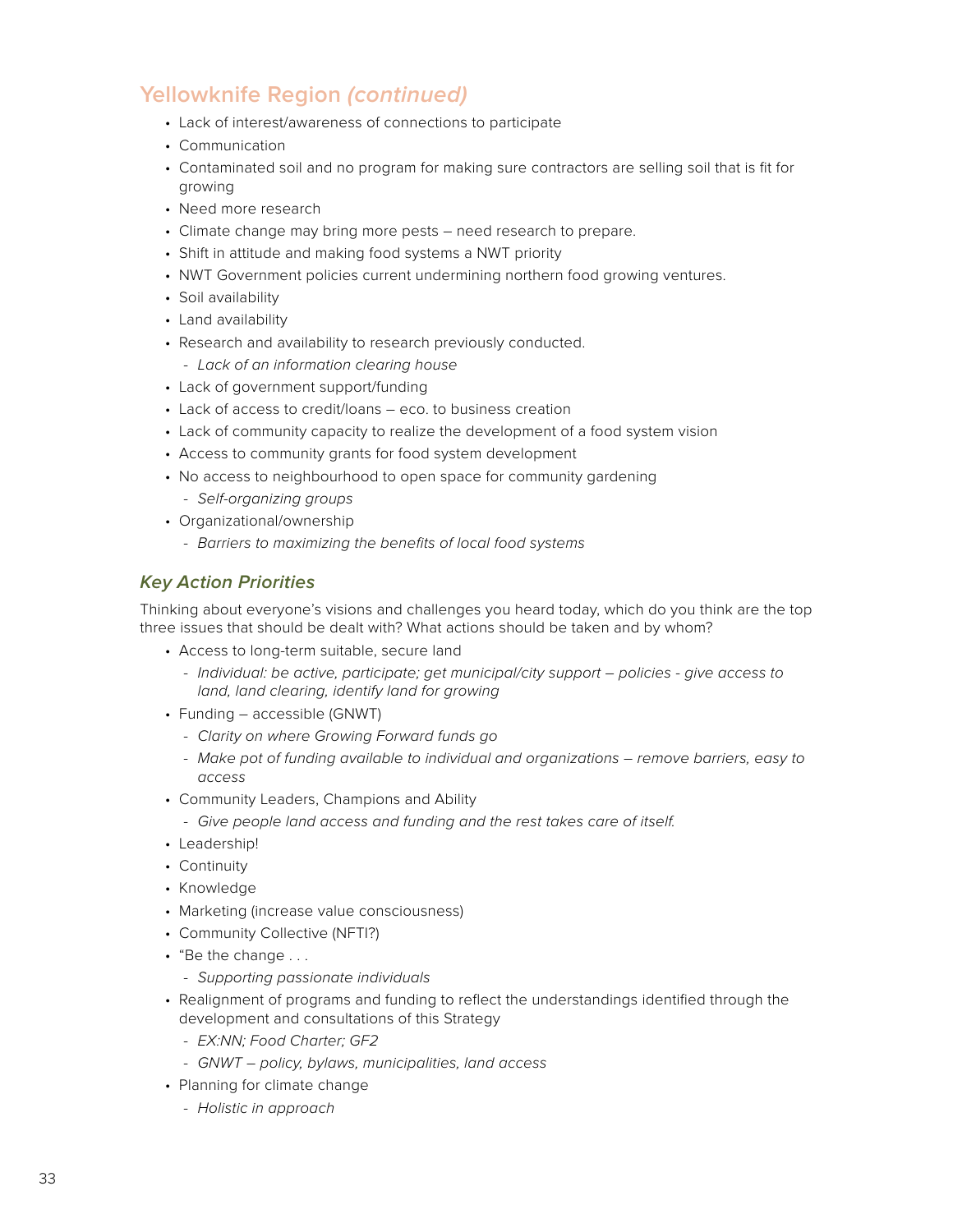- *- Assets and resource protection, conservation into the future*
- Facilitated access to NFTI; Mentorship at community level
	- *- Distance satellite learning and info exchange*
- Access to land meaning engagement with indigenous FN's, Governments and all stakeholders
- In short term or interim measure

# **Dehcho Region**

Imagine you have been away for 10 years and return in 2025. An NWT Agriculture Plan has been fully implemented as part of the GNWT's Economic Opportunities Strategy. What would you see? List two examples of what you would hope to see in your community, one elsewhere in the NWT, and an example of how your life would be different due to "thriving agriculture" in the NWT in 2025.

## *Community Aspirations*

- More crop development V.A. products
- Healthy passionate vibrant community
- Strategy without pesticides
- Standardized processes to access land (a community plan)
- Food/farmers markets / farmer association
- Increase in preserves (traditional techniques modernize)
- Ag centre with greenhouses earlier start
- More soil resting
- Ag centre / Hub / food / hub
- More locally produced products and beginning plants
- About testing soils? Only a few other root veggies carrots grew)
- What berries might grow?
- A beautiful green park with fruit trees and flowers
- A new generation of gardeners
- School gardening program (kids love to plant/grow)!!
- Every house has a back yard/front garden (boxes for those in the northern regions)
- Proper storage for root crops
- Grow enough vegetables to meet community needs
- Pre-1963 a big farm "everyone had a garden"
	- *- From have to do it to wanting to do it*
- Be a successful gardener

## *NWT Vision*

- More NWT produce
- Share our knowledge with others
- A big greenhouse producing year-round

## *Key Challenges*

What are the most significant barriers that will need to be overcome to realize your personal vision for "thriving agriculture" in the NWT in 2035?

- people need to learn more about gardening (lack of expertise/harness existing expertise)
- Assessing commercial opportunities (new techniques, soil testing, erosion)
- Need hands on expert to work with people/industrial basis
- Access to land strategy/a community plan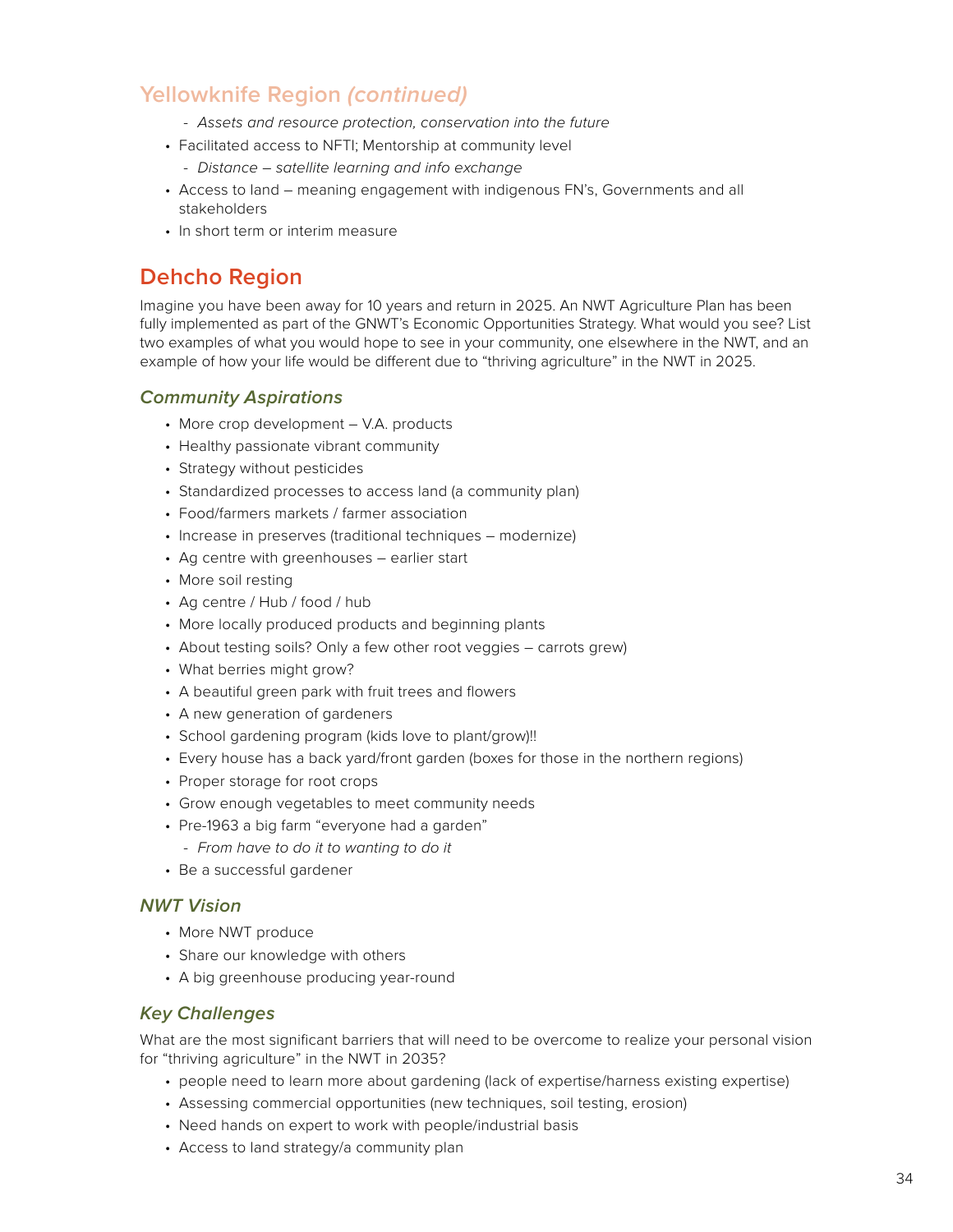# **Dehcho Region** *(continued)*

- Cost challenge to development land keep per unit costs down
- Many costs to preparing land
- Expertise regarding preserving / processing / packaging
- How to build up "fertile" soil (add peat moss/manure) compost
- Lack of freezer space / storage crop loss
- Community needs to take ownership/sharing amongst ourselves
- Education/knowledge regarding new techniques vertical farms
- Sustainable communities

## *Key Action Priorities*

Thinking about everyone's visions and challenges you heard today, which do you think are the top three issues that should be dealt with? What actions should be taken and by whom?

- Partnership with three levels of government village/band/GNWT access to 'everything'
- Incentives to motivate people to grow cost comparison health benefits
- Bringing 'people'/experts together / tours / market
- Identifying / access to land
- Access to outside experts soils technology specific technical information
- Coordinator to help resolve problems
- Building on our history what how

# **South Slave Region**

Imagine you have been away for 10 years and return in 2025. An NWT Agriculture Plan has been fully implemented as part of the GNWT's Economic Opportunities Strategy. What would you see? List two examples of what you would hope to see in your community, one elsewhere in the NWT, and an example of how your life would be different due to "thriving agriculture" in the NWT in 2025.

## *Community Aspirations*

- More user-friendly support 1 on 1
- Commercial agriculture producers
- Regular market gardens
- Year-round local greenhouse
- Fresh food for food banks, elders
- Locally grown plants
- Orchard
- Thriving community fertility (increasing not degrading)
- Increase knowledge growing preserving
- Link/connect with traditional harvest
	- *- Stores selling local < 3 km*
	- *- 90% locally produced*
- Small scale local
- Engagement food, land appreciation
- Access
	- *- Fresh*
	- *- Local*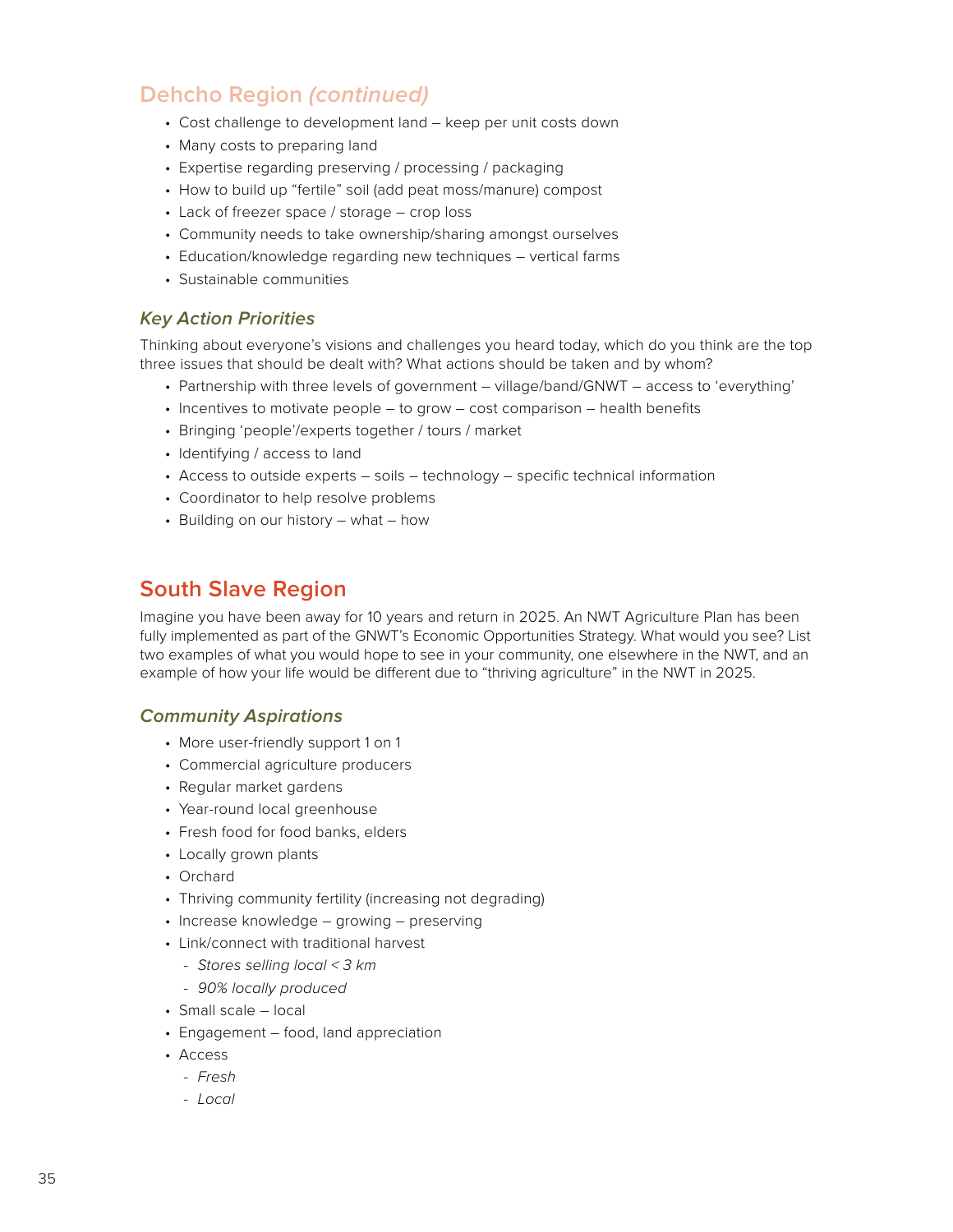# **South Slave Region** *(continued)*

- *- Decrease cost*
- *- Decrease Diabetes*
- School gardens curriculum
- Greenhouse, market festival, celebration
- Food exchange network
- Unused fields used to grow
	- *- Community supported agriculture*
	- *- Elders*
- Fort Smith self-sufficient one thing at a time
- Fresher food
- Extend seasons
- Livestock chicken, turkeys, sheep, dairy
- Easier access to game/fish store wharf
- More space for training
- Train the trainer
	- *- Training in all communities*
	- *- Best Practice*
	- *- Large scale and small scale*
	- *- Current workshops do not focus on teaching*
- Program set-up individual learning then teaching
- Networks and community sharing works but can be strengthened ex. successful local grocery store
- Increase support for marketing
- Farmers market museum events occasional but could increase
- Agriculture and environment water quality/quantity
- Food security
- Self-sufficient, affordable
- Locally gown healthy food for all
- Employed in agriculture
- Regulations need updating Bylaws
- Harvest own seeds seed exchange
- Education, greenhouses vertical
- Fields/lots used
- Exchange of local learning
- Wild harvest
- Animal quarantine
- Abattoir service for small scale (butcher)
- Recognition of other values
- Land regulations ex. Greenhouses permanent structures
- Municipality need dollars to develop land (have land)
- Strategy to utilize existing land ex. Community gardens mentored plots
- Need to re-engage community
- Coordination
- Buy all food at local market.
- Community that supports many small-scale farms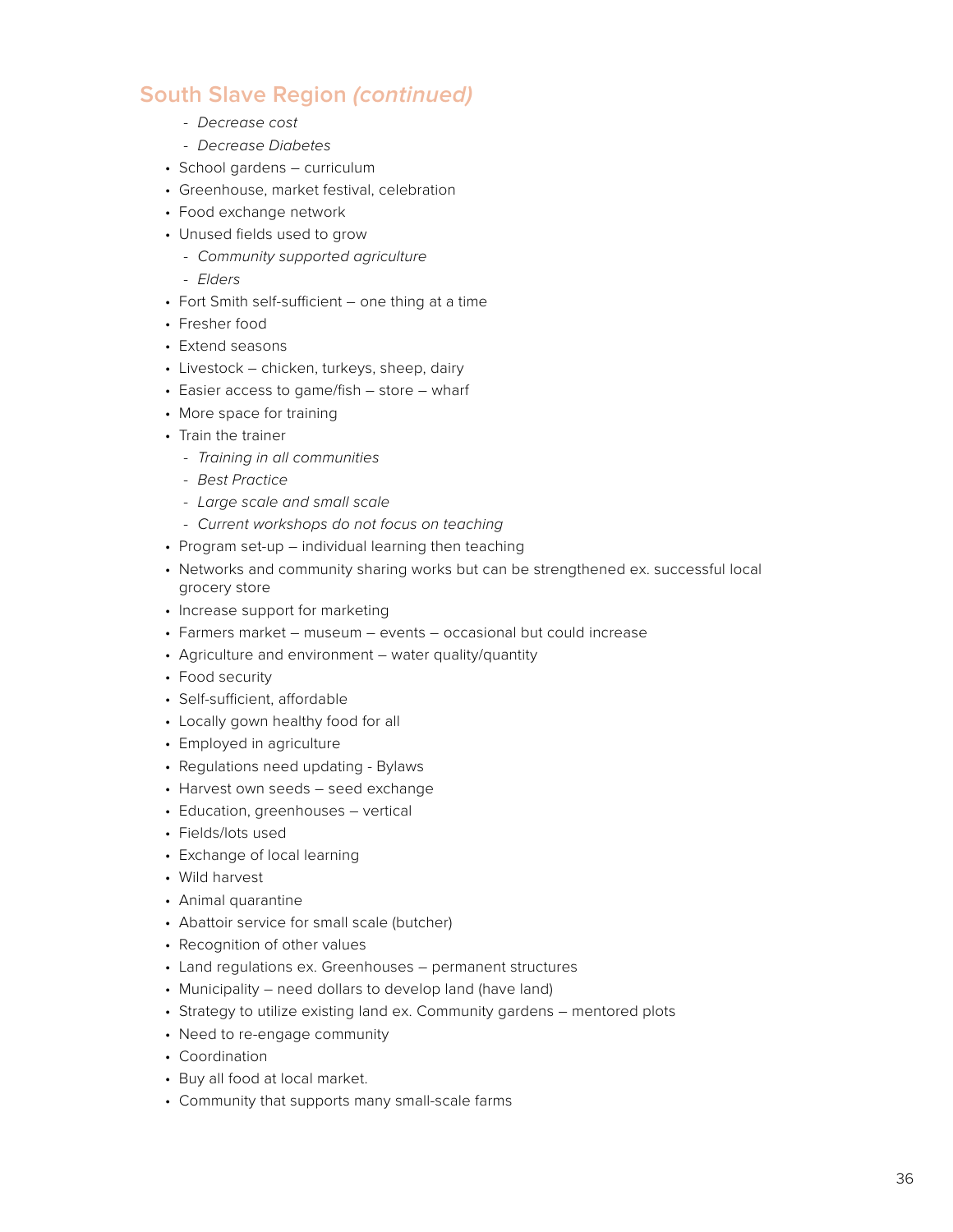# **South Slave Region** *(continued)*

- *- Crafts healthy, wholesome broilers small scale + spin-offs ex. Textiles*
- *- Attracts visitors*
- Community that produces bulk of own dairy, eggs, veggies, meat
	- *- Community co-operatives intensive work*
	- *- Town support*
- Small-plot intensive (SPIN)
- Access to funding
- Access to training
- Access land leases
- Berry Growing public lands
- Continuous funding for community gardens (insecurity delays planning)
- Funding for efforts that are currently volunteer
- Small-scale, family businesses have needed flexibility
- Bylaws, policy support (not just dollars) tools zoning, selling
- Infrastructure to get produce to market
- Let farmers farm without separate distribution system centralized
- Bridge small-scale and big business
- Use bigger scale knowledge to support smaller scale
- Get top dollar for our farmers
- Land, tax breaks, water, vehicles, etc. (not commercial rates)
- More connectivity
	- *- Access to people, training, information*
	- *- Clarity around roles, responsibilities, programs and resources (strategy can tie these together)*
- Combine
	- *- Food security and traditional knowledge and culture*
	- *- Elders have knowledge*
	- *- Teaching in own language*
- Supportive government policy and regulations long-term leases
- Bigger community garden incubator
- More people with own gardens
- More knowledge preserving
- Greenhouses using waste heat
- Want to buy local vegetables
- Want to be a full-time farmer and feed my family

## *NWT Vision*

- Enough farms to provide locally grown food
- Imports displaced
- Kids engaged elementary NWT-wide program
- Community sharing ex. Correctional project shares with Elders
- Market gardens
- Local hay production
- Access to enough affordable land
- Value-added manufactured products sold to other communities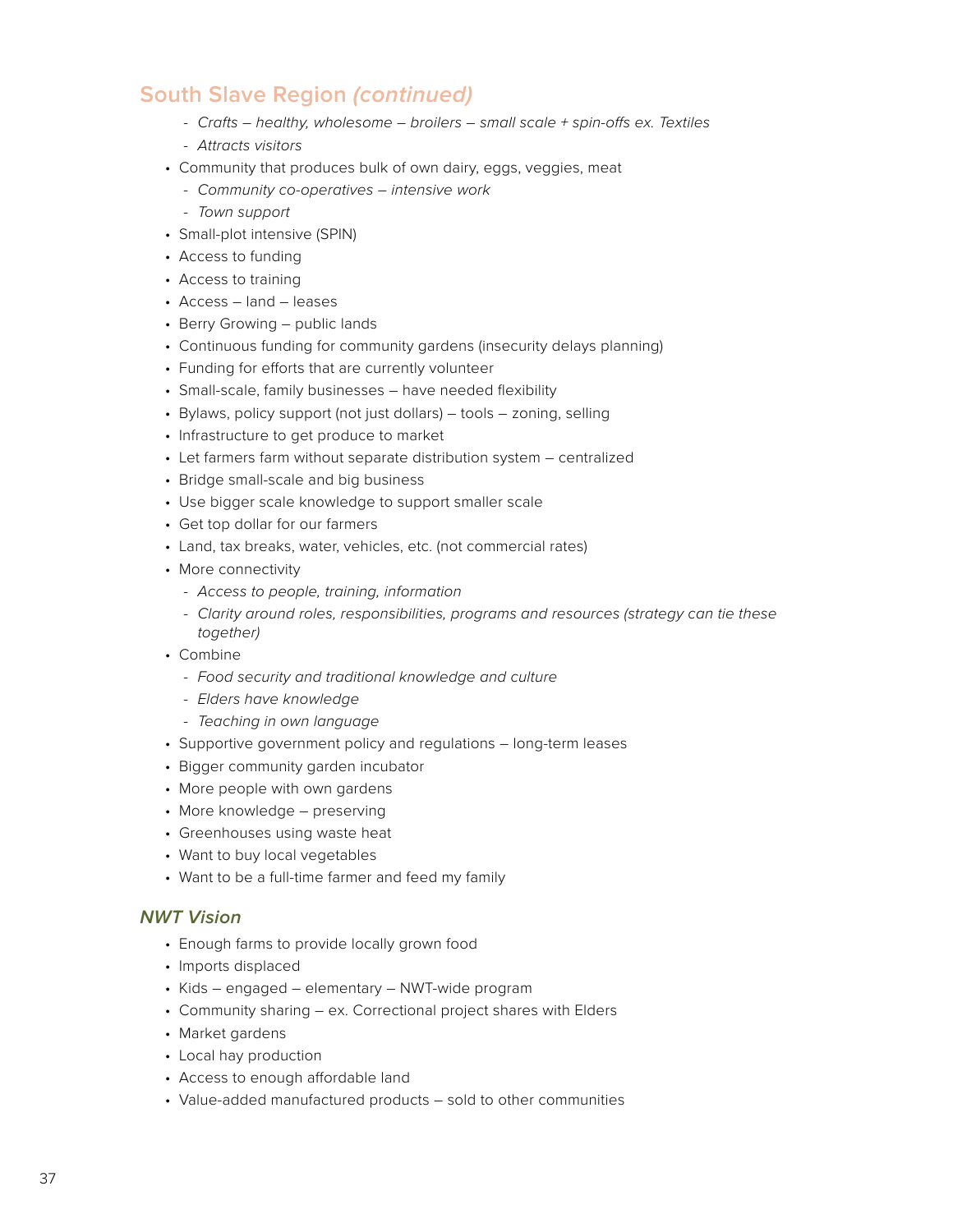# **South Slave Region** *(continued)*

- Knowledge and facilities (commercial kitchen ex.)
- Well-paid government jobs

## *Key Action Priorities*

- Need for re-defining role of agriculture
	- *- Not strictly agricultural*
- Personal and community based vs agriculture
	- *- Can be measured*
	- *- Displaced food*
	- *- Communities accepting other values*
- Wealth ↑ with lower income
	- *- Spin-off values ex. Toronto Kitchener growing food grew into other services*
		- *- Grass-roots vision*
		- *- Community strengths*

## *Other Inputs*

- Seed libraries
- Harvesting accessible to all we support one another model of abundance scarcity
- Global changes needed
- Planning/coordination
- Fermentation/root cellar community
- Leases agriculture (in Alberta H2O restrictions)
- Regulations for wildlife without livestock (protection)
- Egg quota < 100 (Alberta is 1,000)
- Federal enforcement presented barriers
- Development of mission farms as resource
- Other northern successes (Sweden)
	- *- Berries, moose, reindeer, dairy*
- Experimental farm reinstated
- Requires longer-term investment Fiddle Head ex 5 years to establish
- Or rice self-sustaining in dwarf state
- Trials take time
- Use regional strengths work together across regions
- People realize they need to grow own food again.
- Manufactured products.
- Opportunities for distribution of tools, soils, seeds, etc.
- Reindeer herd can triple.